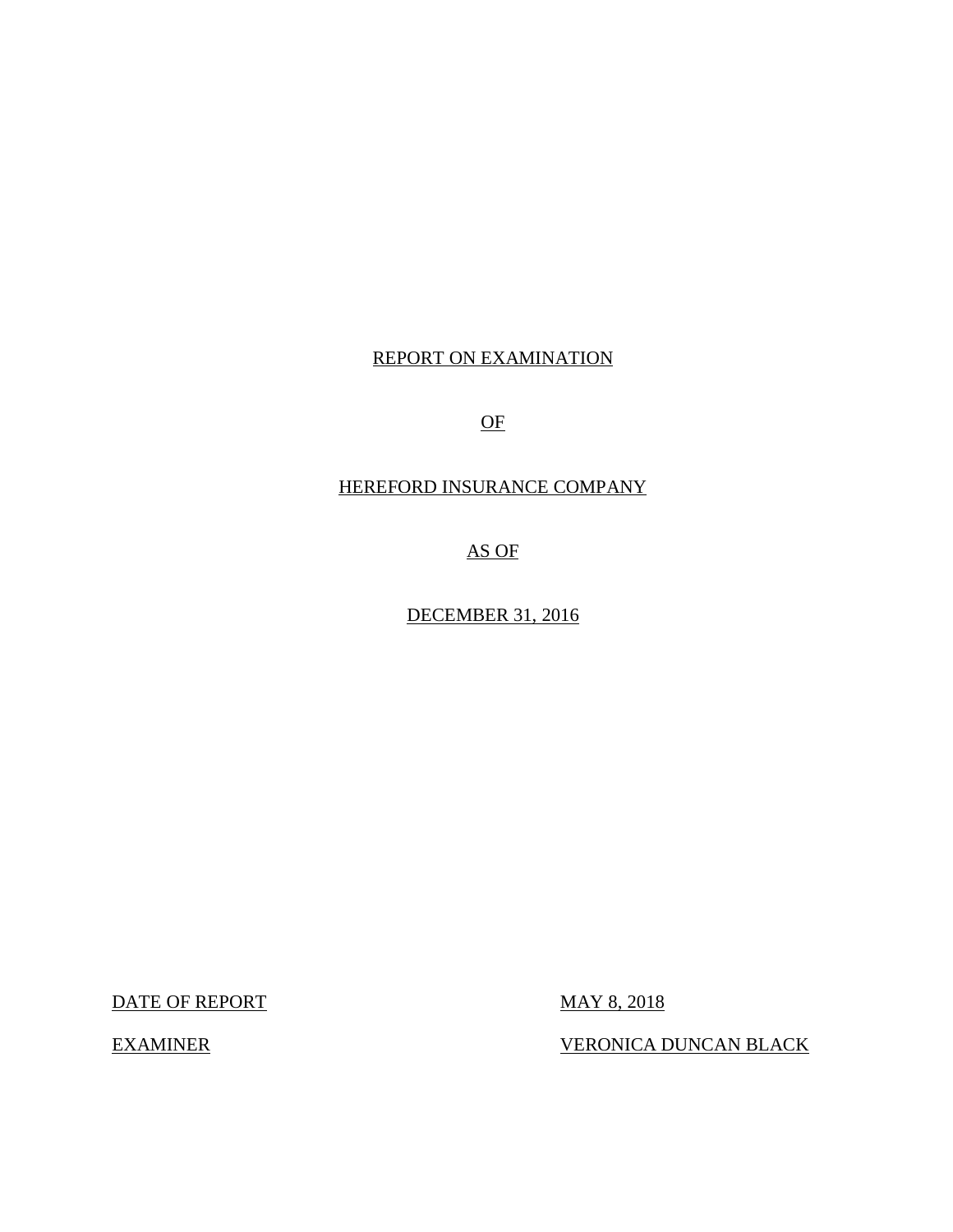# TABLE OF CONTENTS

| ITEM |                                             | PAGE NO.       |
|------|---------------------------------------------|----------------|
| 1.   | Scope of examination                        | $\overline{2}$ |
| 2.   | Description of Company                      | 3              |
|      | A. Corporate governance                     | 3              |
|      | B. Territory and plan of operation          | 6              |
|      | C. Reinsurance ceded                        | $\sqrt{ }$     |
|      | D. Holding company system                   | 9              |
|      | E. Significant ratios                       | 13             |
| 3.   | Financial statements                        | 14             |
|      | A. Balance sheet                            | 14             |
|      | B. Statement of income                      | 16             |
|      | C. Capital and surplus account              | 17             |
|      | D. Analysis of changes to surplus           | 18             |
|      | E. Analysis of changes to income            | 19             |
| 4.   | Losses and loss adjustment expenses         | 20             |
| 5.   | Net deferred tax asset                      | 21             |
| 6.   | Compliance with prior report on examination | 21             |
| 7.   | Summary of comments and recommendations     | 22             |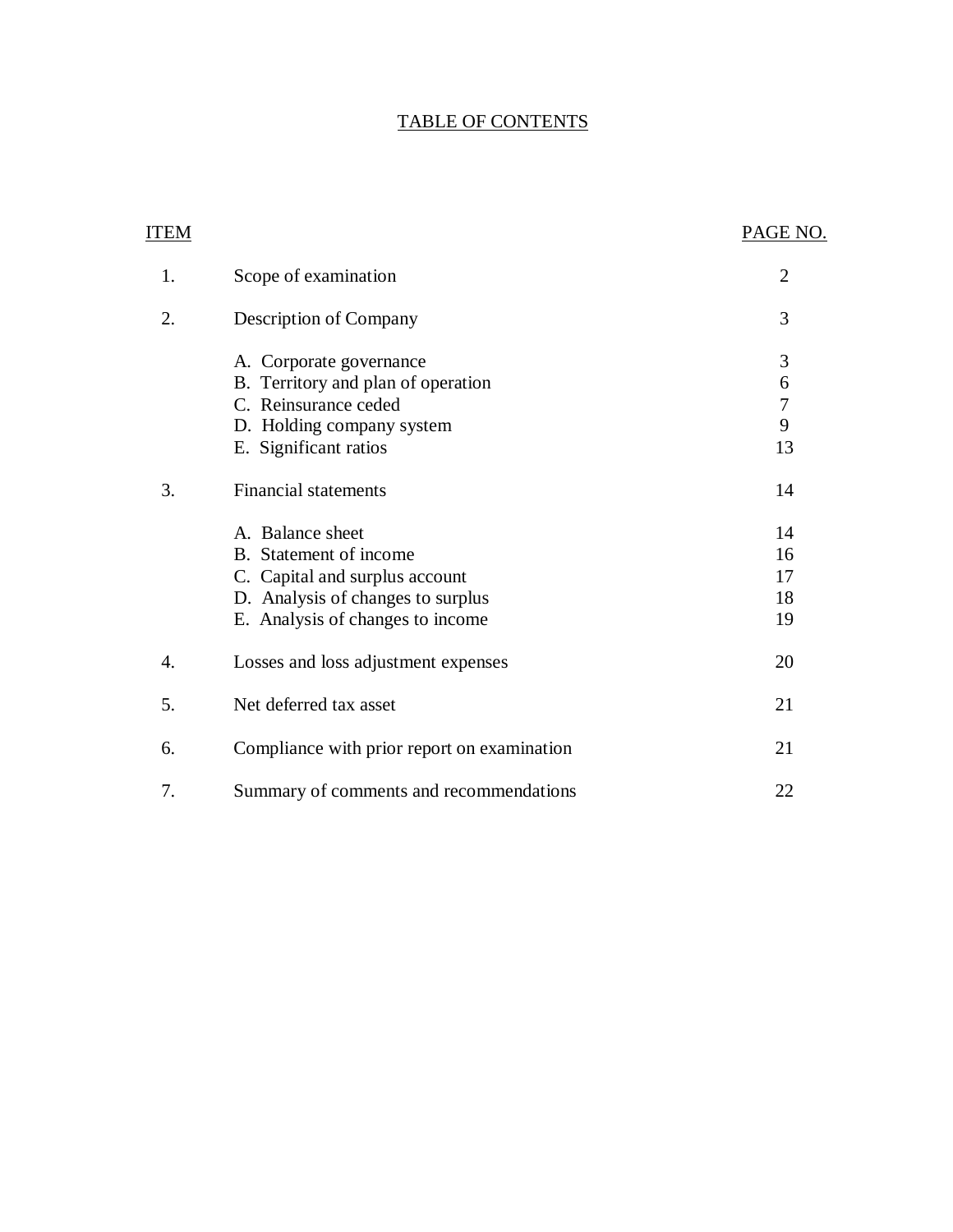

# NEW YORK STATE *DEPARTMENTof*  FINANCIAL SERVICES

Andrew M. Cuomo **Maria T. Vullo** Maria T. Vullo Governor Superintendent Superintendent Superintendent Superintendent Superintendent

May 8, 2018

Honorable Maria T. Vullo Superintendent New York State Department of Financial Services Albany, NY 12257

Madam:

Pursuant to the requirements of the New York Insurance Law, and in compliance with the instructions contained in Appointment Number 31623 dated April 14, 2017, attached hereto, I have made an examination into the condition and affairs of Hereford Insurance Company as of December 31, 2016, and submit the following report thereon.

Wherever the designation "the Company" appears herein without qualification, it should be understood to indicate Hereford Insurance Company.

Wherever the term "Department" appears herein without qualification, it should be understood to mean the New York State Department of Financial Services.

The examination was conducted at the Company's home office located at 36-01 43rd Avenue, Long Island City, New York 11101.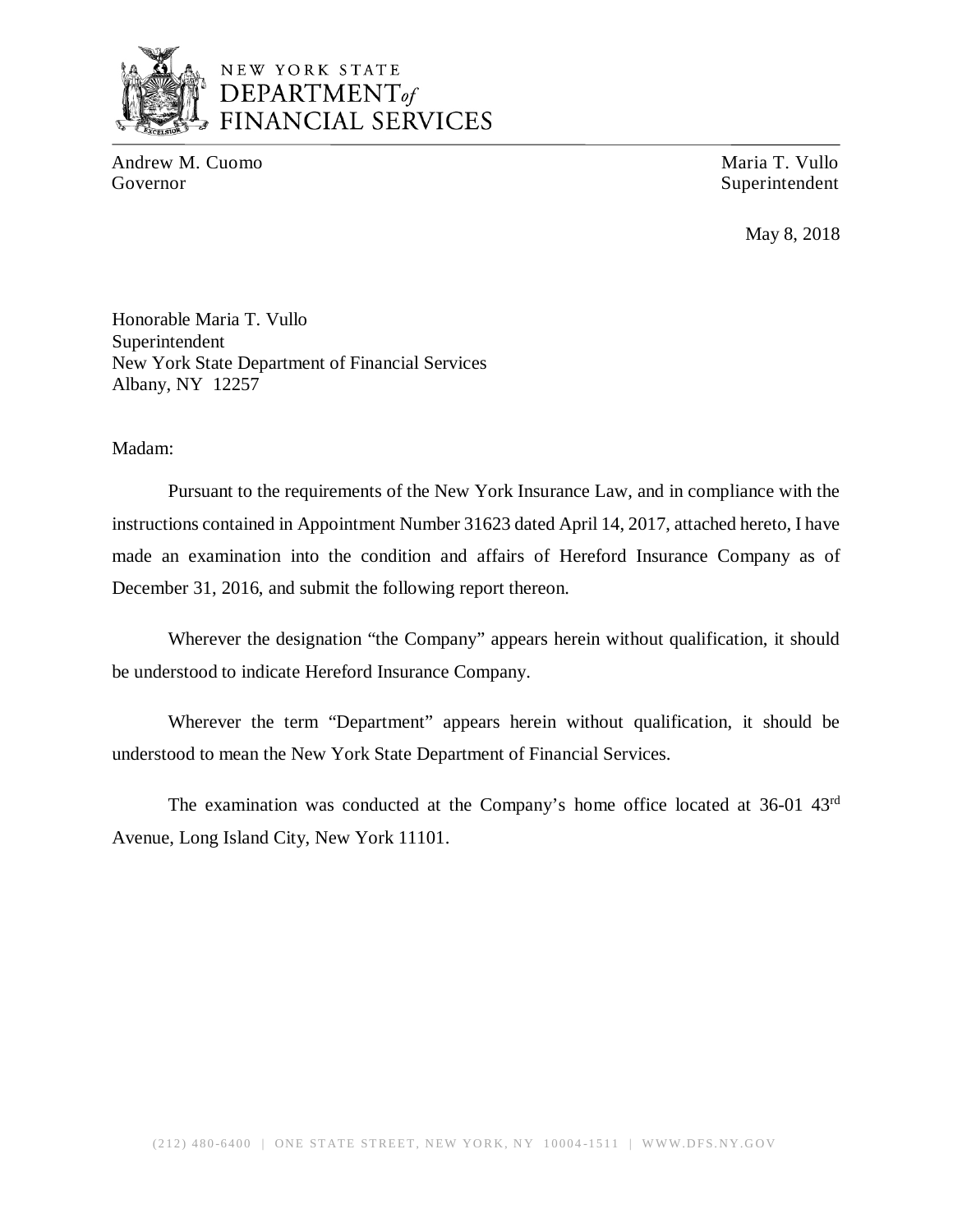#### 1. SCOPE OF EXAMINATION

The Department has performed an examination of the Company*,* a multi-state insurer. The previous examination was conducted as of December 31, 2012. This examination covered the fouryear period from January 1, 2013 through December 31, 2016. Transactions occurring subsequent to this period were reviewed where deemed appropriate by the examiner.

This examination was conducted in accordance with the National Association of Insurance Commissioners ("NAIC") Financial Condition Examiners Handbook ("Handbook"), which requires that we plan and perform the examination to evaluate the financial condition and identify current and prospective risks of the Company by obtaining information about the Company including corporate governance, identifying and assessing inherent risks within the Company and evaluating system controls and procedures used to mitigate those risks. This examination also includes assessing the principles used and significant estimates made by management, as well as evaluating the overall financial statement presentation, management's compliance with New York laws, statutory accounting principles, and annual statement instructions.

This examination report includes, but is not limited to, the following:

Company history Management and control Territory and plan of operation Holding company description Reinsurance Loss review and analysis Financial statement presentation Summary of recommendations

A review was also made to ascertain what action was taken by the Company with regard to recommendations contained in the prior report on examination.

This report on examination is confined to financial statements and comments on those matters that involve departures from laws, regulations or rules, or that are deemed to require explanation or description.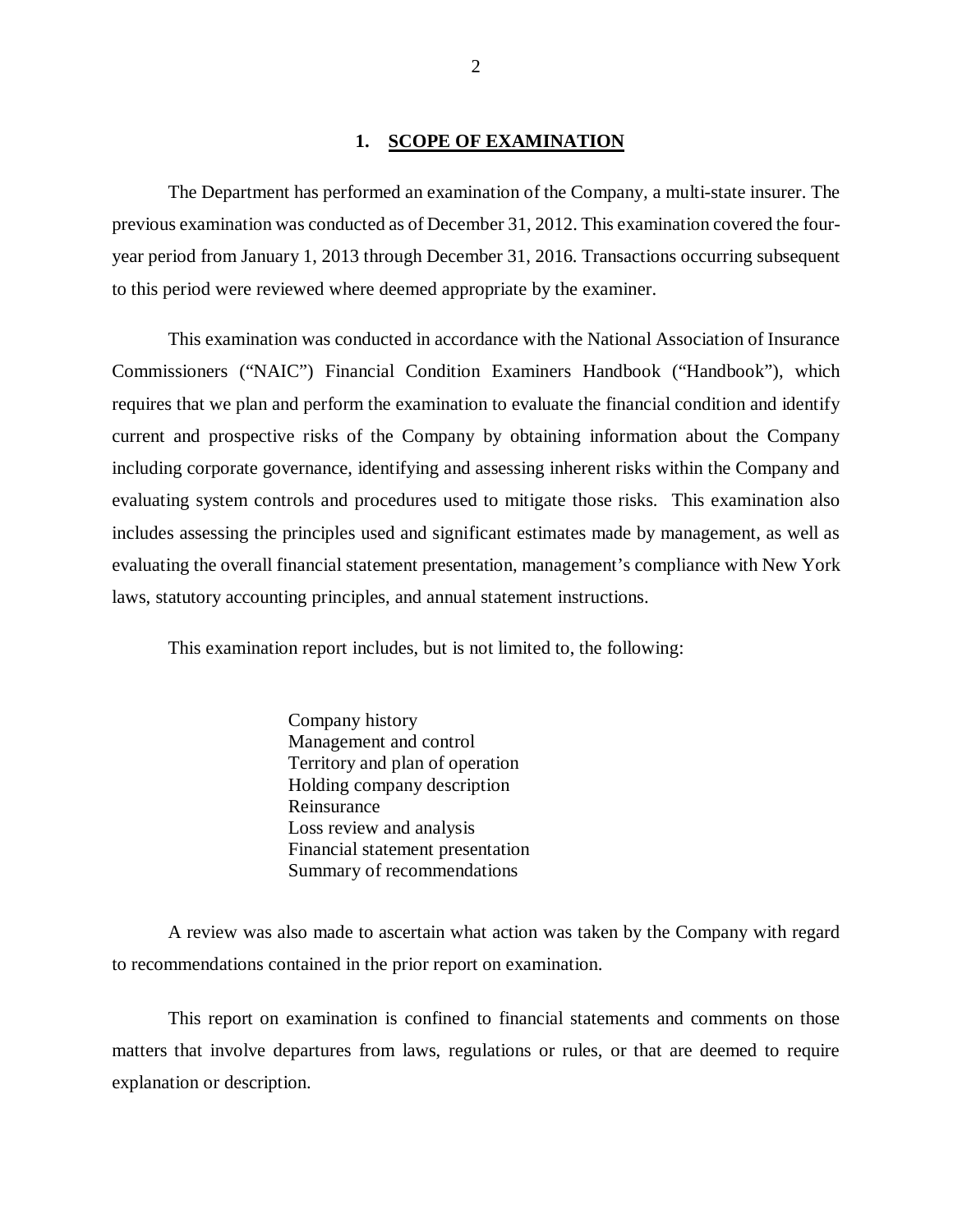# **2. DESCRIPTION OF COMPANY**

Hereford Insurance Company was incorporated under the laws of the state of New York on October 5, 1982. It became licensed on April 1, 1986 and commenced business on the same day.

The Company is a wholly-owned subsidiary of Hereford Holding Company Inc. ("HHC"), a privately held corporation, which is ultimately controlled by Neil Greenbaum and Pearl Greenbaum. A 76.95% majority interest in HHC is held by Neil Greenbaum and Pearl Greenbaum collectively, with the remaining interest (23.05%) held by other investors.

#### A. Corporate Governance

Pursuant to the Company's charter and by-laws, management of the Company is vested in a board of directors consisting of not less than seven nor more than twenty members. During the examination, the Company amended its charter to decrease its minimum number of directors from thirteen to seven. The Department approved the changes to the Company's Amended and Restated Declaration and Charter on August 23, 2013 pursuant to Section 1206 of the New York Insurance Law. The board is required to meet at least four times during each calendar year, but only met once in 2013, and twice for calendar years 2014 through 2016. At December 31, 2016, the board of directors was comprised of the following eleven members:

| Name and Residence                     | <b>Principal Business Affiliation</b> |
|----------------------------------------|---------------------------------------|
| Richard Chin                           | Chief Operating Officer,              |
| Wantagh, New York                      | Pearland Brokerage                    |
| Keith Greenbaum                        | Senior Vice President and Treasurer,  |
| New York, New York                     | Hereford Insurance Company            |
| Neil Greenbaum                         | President and Secretary,              |
| New York, New York                     | Hereford Insurance Company            |
| Pearl Greenbaum<br>Boca Raton, Florida | Retired                               |
| Eugene Haber                           | Partner,                              |
| Garden City, New York                  | Colbert, Haber & Haber                |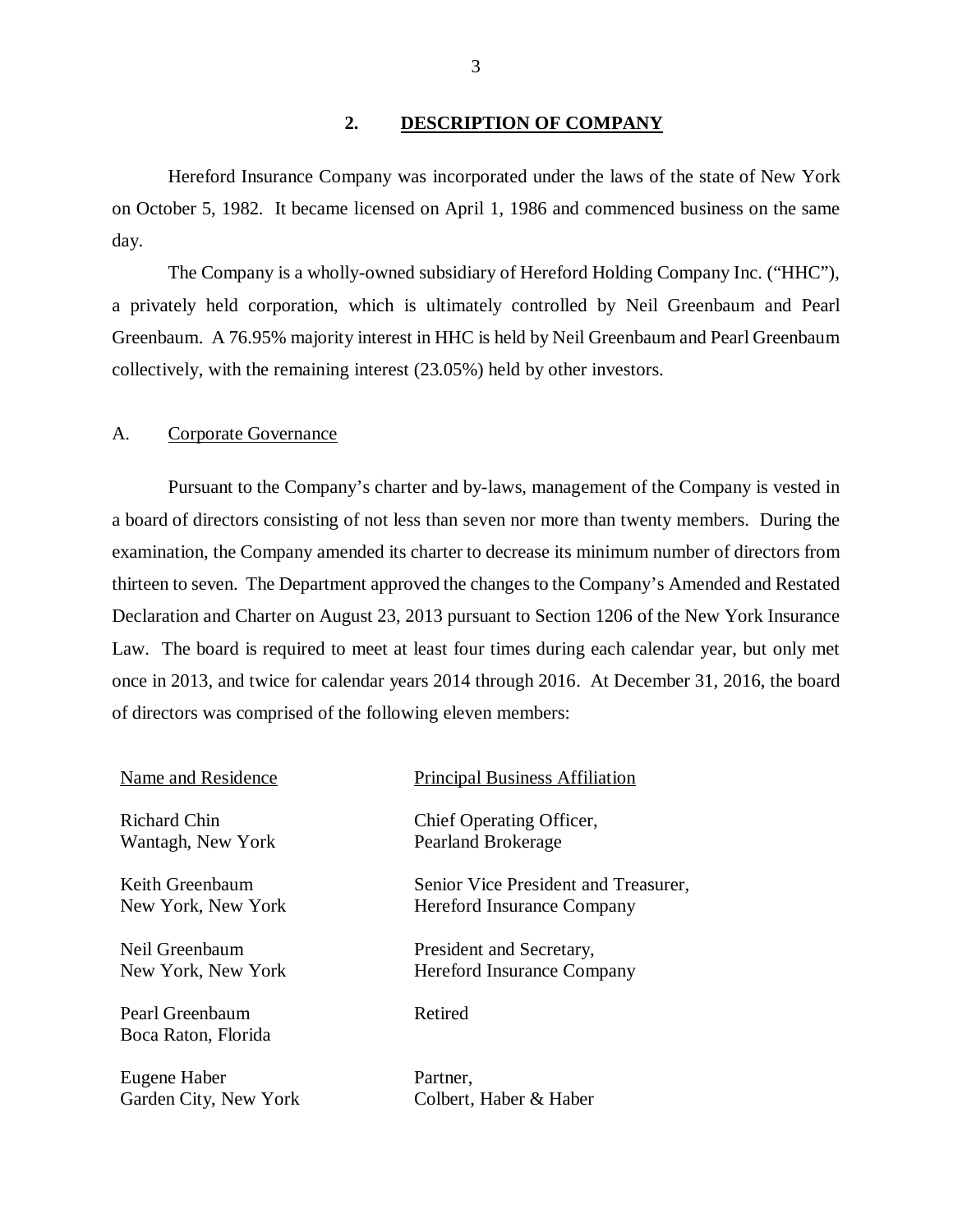| Name and Residence                    | <b>Principal Business Affiliation</b>              |
|---------------------------------------|----------------------------------------------------|
| Barbara Hamill                        | Vice President,                                    |
| West Hartford, Connecticut            | Suburban Greater Hartford Realty Management Corp.  |
| John Hamill                           | President,                                         |
| West Hartford, Connecticut            | Suburban Greater Hartford Realty Management Corp.  |
| Kim Matus                             | Director of Business Development,                  |
| New York, New York                    | Pearland Brokerage                                 |
| David Pollack<br>Haverstraw, New York | Self-employed                                      |
| Lou Trager<br>Old Bridge, New Jersey  | Retired                                            |
| Annie Weinstein,                      | Senior Vice President and Chief Operating Officer, |
| Long Island, New York                 | <b>Hereford Insurance Company</b>                  |

## Board of Directors' Regular Scheduled Meetings

Article III, Section 10 of the by-laws states, in part:

"A regular annual meeting of the board shall be held immediately following the annual meeting of shareholders at the place of such annual meeting of shareholders. Other meetings of the board may be called by order of the chairman, the president, or the secretary or by a majority of the board. There shall be at least three such meetings held during the year."

A review of the minutes of the board of directors' meetings shows that the board did not have at least three other meetings following the regular scheduled annual meeting as specified in the by-laws. It is recommended that the Company comply with Article III, Section 10 of the bylaws and have at least three board meetings during each calendar year following the regularly scheduled annual meeting.

## Shareholders' Regular Scheduled Meeting

Article 7, Section A of the Amended and Restated Declaration and Charter states, in part:

"The annual meeting of the stockholders of the Corporation shall be held on the last Thursday of July each year."

4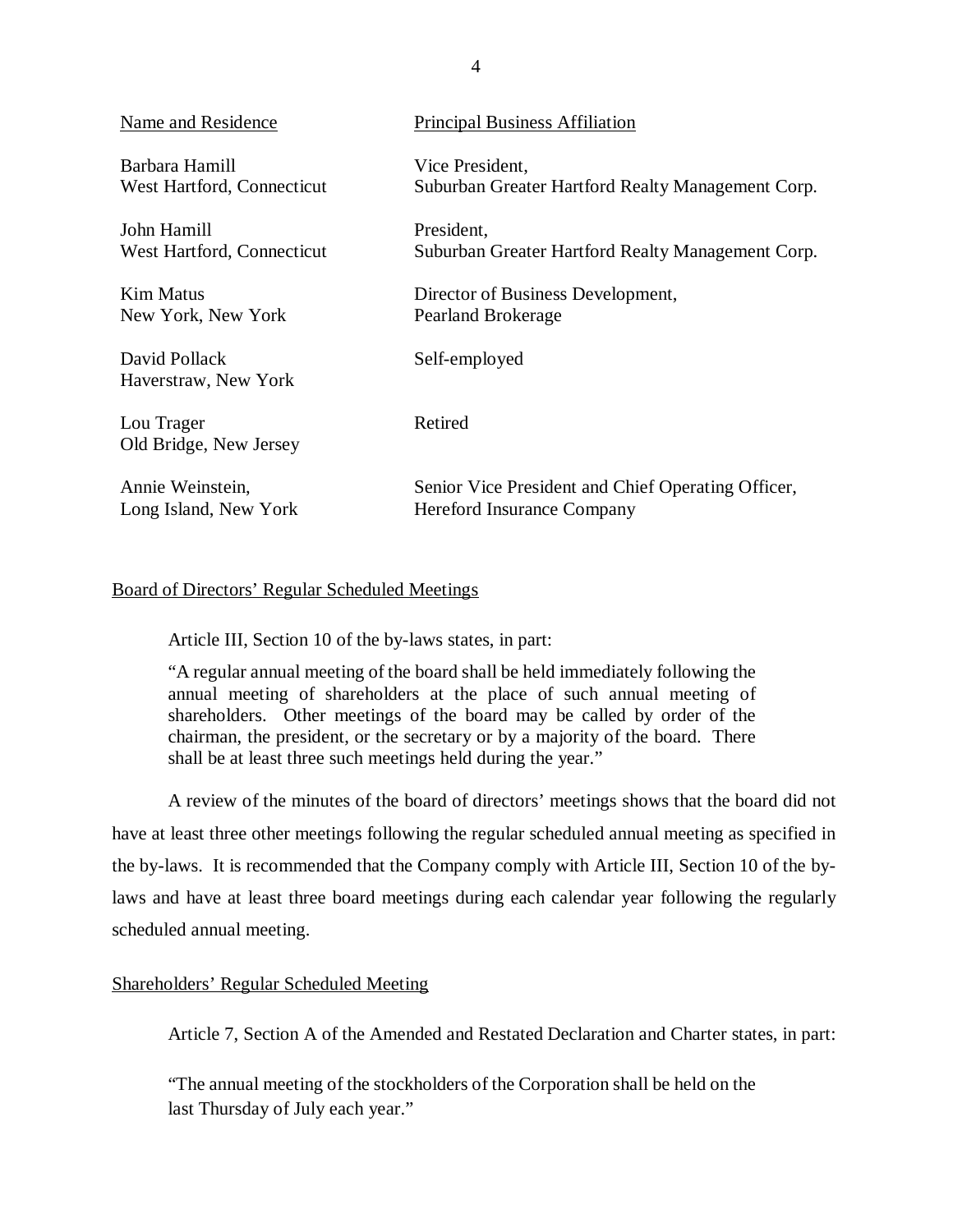Article II, Section 2 of the by-laws states, in part:

"The annual meeting of the shareholders shall be held on the last Thursday of July in each year if not a legal holiday, and if a legal holiday, then on the next business day following at the same hour."

A review of the minutes to the annual shareholders' meetings shows that the annual shareholders' meeting was not held on the last Thursday of July, as required by its charter and bylaws, for two of the four years under examination. It is recommended that the Company comply with Article 7, Section A of its Amended and Restated Declaration and Charter, and Article II, Section 2 of its by-laws, and consistently hold its annual shareholders' meeting on the last Thursday of July each year.

#### Audit Committee Meetings

Article III, Section 13 of the by-laws states, in part:

**"**The board, by resolution adopted by a majority of the entire board, may designate from among its members an executive committee and other committees, each consisting of three or more directors."

As indicated above, the audit committee is required to have three or more directors. At December 31, 2016, the audit committee had two directors. It is recommended that the Company comply with Article III, Section 13 of its by-laws and have a minimum of three directors on its audit committee.

As of December 31, 2016, the principal officers of the Company were as follows:

Name Title

Neil Greenbaum President and Secretary Keith Greenbaum Senior Vice President and Treasurer Annie Weinstein Senior Vice President and Chief Operating **Officer**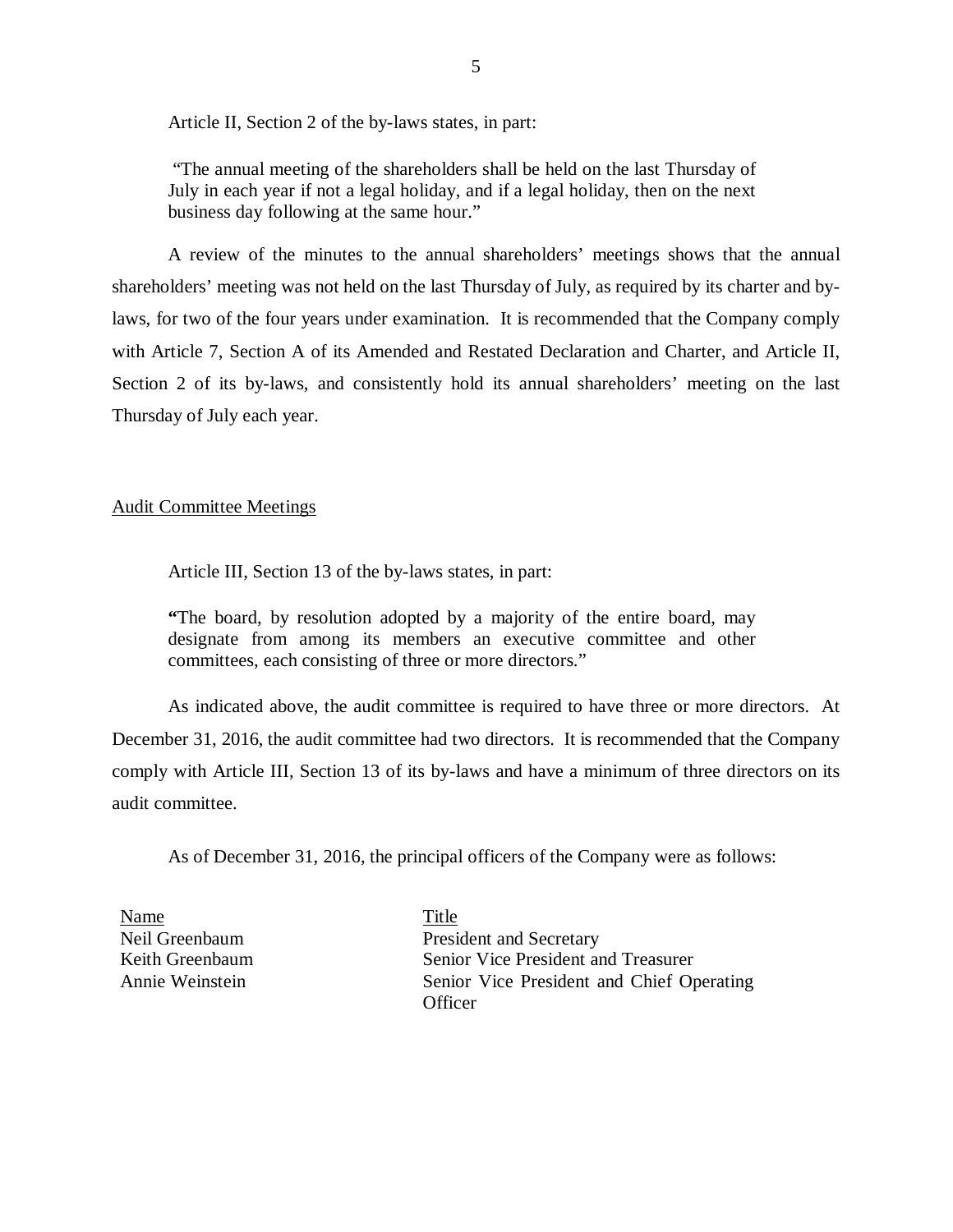## <span id="page-7-0"></span>B. Territory and Plan of Operation

Effective November 22, 2013, the Company became authorized to transact business in the state of New Jersey. As of December 31, 2016, the Company was licensed to write business in New York and New Jersey, but currently writes in New York only. As of the examination date, the Company was authorized to transact the kinds of insurance as defined in the following numbered paragraphs of Section 1113(a) of the New York Insurance Law:

| Paragraph | Line of Business                               |
|-----------|------------------------------------------------|
| 8         | Glass                                          |
| 13        | Personal injury liability                      |
| 14        | Property damage liability                      |
| 15        | Workers' compensation and employers' liability |
| 19        | Motor vehicle and aircraft physical damage     |

Based upon the lines of business for which the Company is licensed and the Company's current capital structure, and pursuant to the requirements of Articles 13 and 41 of the New York Insurance Law, the Company is required to maintain a minimum surplus to policyholders in the amount of \$1,800,000.

The following schedule shows the direct premiums written by the Company for the period under examination. The Company did not assume any business.

| Calendar Year | Direct Premiums Written |
|---------------|-------------------------|
| 2013          | \$104,215,824           |
| 2014          | \$121,400,099           |
| 2015          | \$128,809,383           |
| 2016          | \$135,485,932           |

The Company is a property and casualty insurance carrier that services the for-hire transportation market in New York City. The Company writes commercial automobile liability, automobile physical damage, and workers' compensation insurance coverages, specializing in New York City Taxi & Limousine Commission ("NYCTLC") insurance for New York City medallions, for-hire vehicles (community based liveries, black cars, limousines, green cabs, appbased companies), and paratransit vehicles.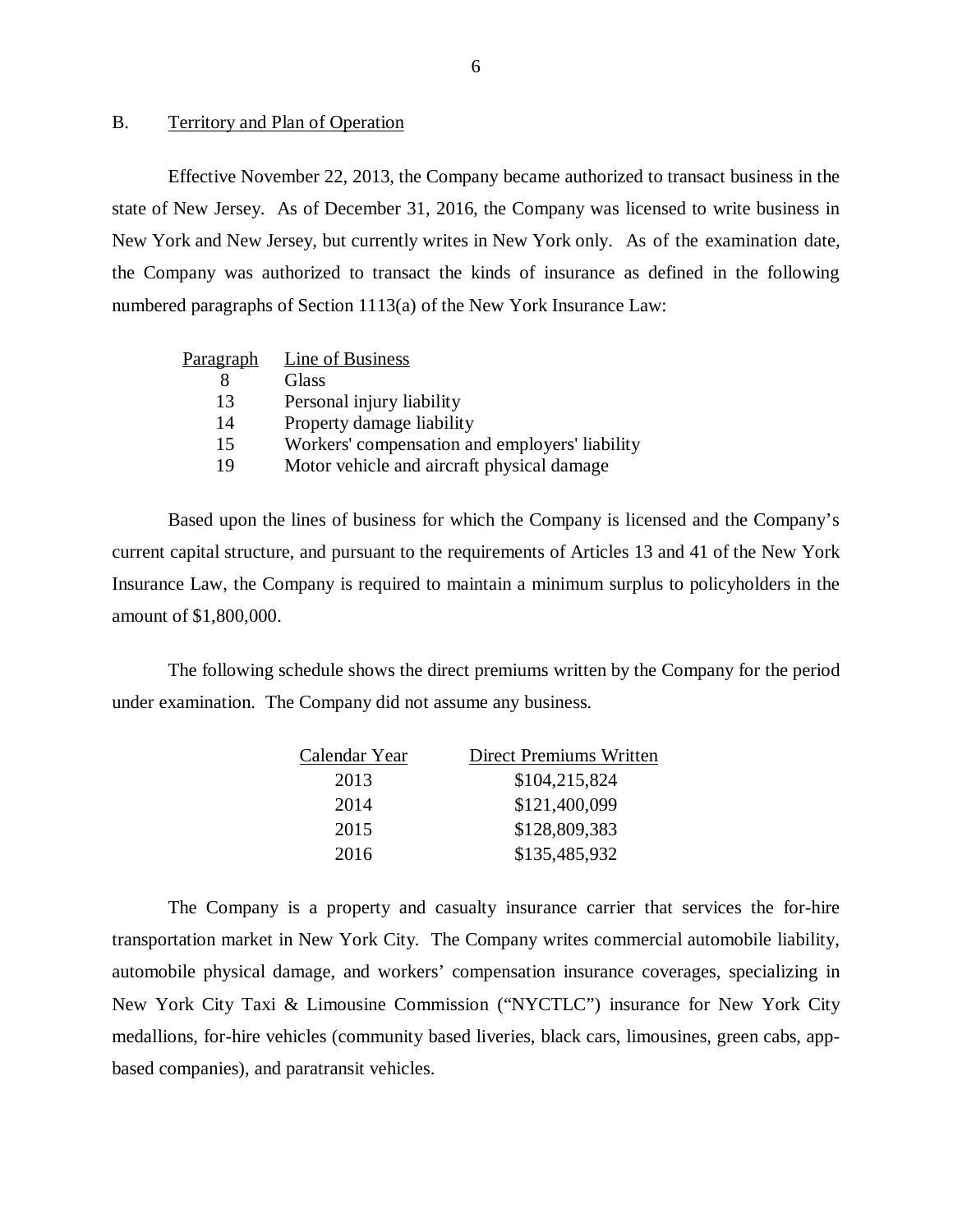<span id="page-8-0"></span>The Company also writes workers' compensation insurance for the New York Independent Livery Drivers Benefit Fund, Inc. ("ILDBF"). The workers' compensation benefits provided are for serious injuries and crimes committed against drivers dispatched by qualifying independent livery bases in New York City, and Westchester and Nassau counties.

The Company utilizes a network of independent brokers for the procurement of its workers' compensation and commercial automobile insurance business. As of December 31, 2016, insurance policies were distributed through a network of 118 insurance brokers, including its affiliates Pearland Brokerage, Inc. and HIC Business Services, LLC. Both Pearland Brokerage, Inc. and HIC Business Services, LLC have been deemed controlling producers pursuant to Department Regulation 52-A. The controlling producers are further discussed in section 2D of this report.

## C. Reinsurance Ceded

For the period under examination, the Company had a reinsurance program in place to manage or mitigate any losses that may occur from its insurance business.

The Company has structured its ceded reinsurance program as follows:

| Type of Treaty                                                                  | Cession                                                                                                                                                                                                              |
|---------------------------------------------------------------------------------|----------------------------------------------------------------------------------------------------------------------------------------------------------------------------------------------------------------------|
| Commercial Automobile Liability and<br><b>Workers' Compensation Quota Share</b> | Commercial Automobile Liability:                                                                                                                                                                                     |
| Sections $A - C$                                                                | 42.5% quota share for policies classified as:<br>A) automobile liability for certain New York public<br>auto risks;<br>B) automobile liability for AIPSO, maximum of 10<br>special New York livery units, ambulette. |
| ii.<br>Section D                                                                | Workers' Compensation:                                                                                                                                                                                               |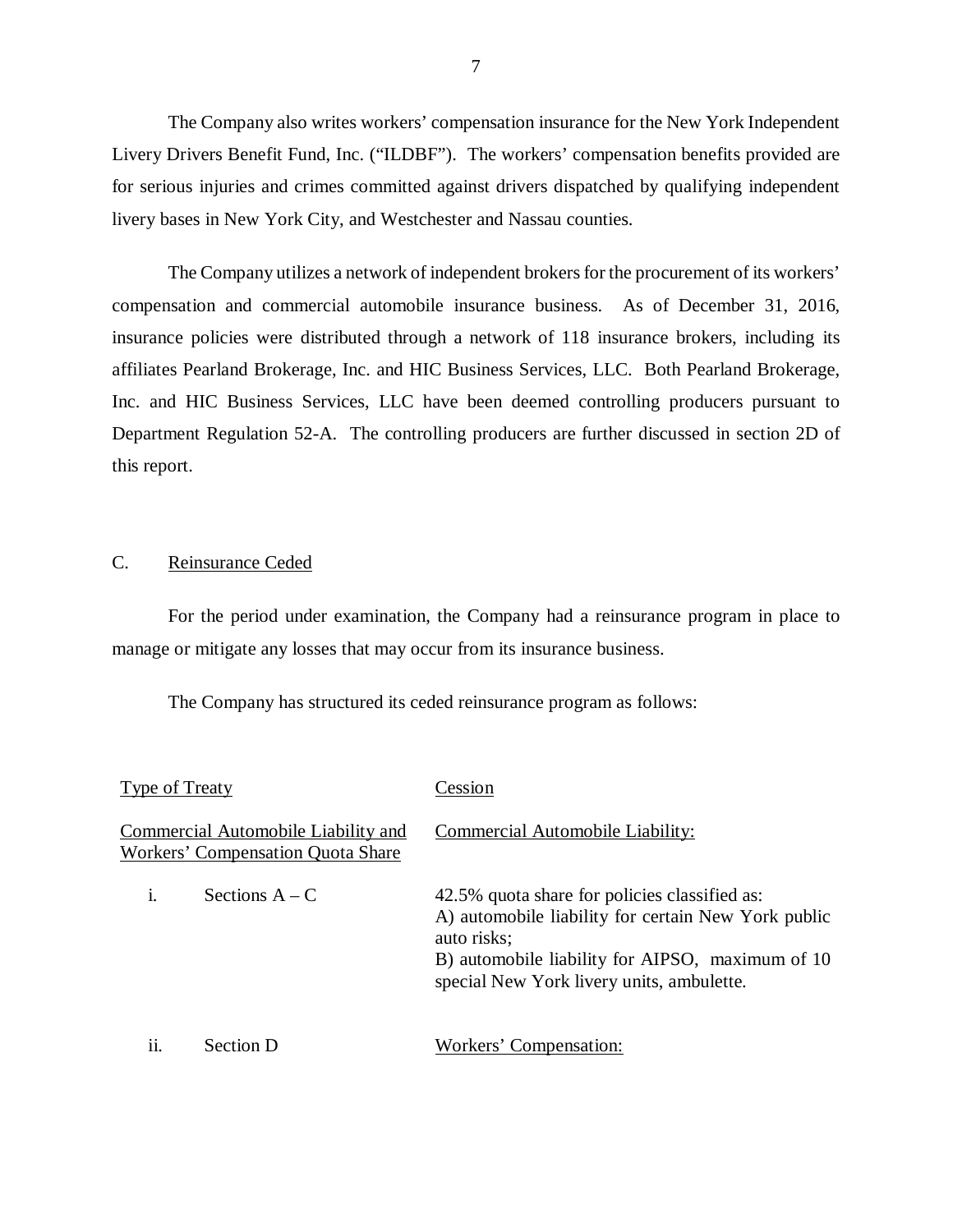| <b>Type of Treaty</b> |                                                          | Cession                                                                                                                                                                                                           |
|-----------------------|----------------------------------------------------------|-------------------------------------------------------------------------------------------------------------------------------------------------------------------------------------------------------------------|
|                       |                                                          | 42.50% of \$125,000 per occurrence on certain public<br>auto worker's compensation and employer's liability<br>insurance business, including related class codes and<br>limited for sanitation and gravel trucks. |
| iii.                  | All of the Additional<br>Workers' Compensation<br>Layers | Covering same business as listed above.                                                                                                                                                                           |
|                       | Commercial Automobile Liability                          |                                                                                                                                                                                                                   |
| Three layers          | Per Policy Excess of Loss                                | \$1,700,000 excess \$300,000 ultimate net loss each<br>and every occurrence $-$ first \$50,000 of losses shall                                                                                                    |

For the period under examination, the Company's business was ceded solely to authorized reinsurers. The Company's primary reinsurer was Transatlantic Reinsurance Company whose reinsurance recoverables balances represented approximately 38% of the Company's surplus. A.M. Best has affirmed a credit rating of A+ for Transatlantic Reinsurance Company.

be retained by the reinsured.

Statement of Statutory Accounting Principle ("SSAP") No. 62R, paragraph 8(d) states:

"The agreement must provide for reports of premiums and losses, and payments of losses, no less frequently than on a quarterly basis, unless there is no activity during the period. The report of premiums and losses shall set forth the ceding entity's total loss and loss expense reserves on the policy obligations subject to the agreement, so that the respective obligation of the ceding entity and the reinsurer will be recorded and reported on a basis consistent with this statement."

The Company's commercial automobile liability Per Policy Excess of Loss Reinsurance Agreement did not comply with SSAP No. 62R, paragraph 8(d). The agreement did not provide specific language as to the reporting and remittance of premium or losses as per SSAP No. 62R. It is recommended that the Company revise its commercial automobile liability Per Policy Excess of Loss Reinsurance Agreement to comply with SSAP No. 62R, paragraph 8(d).

8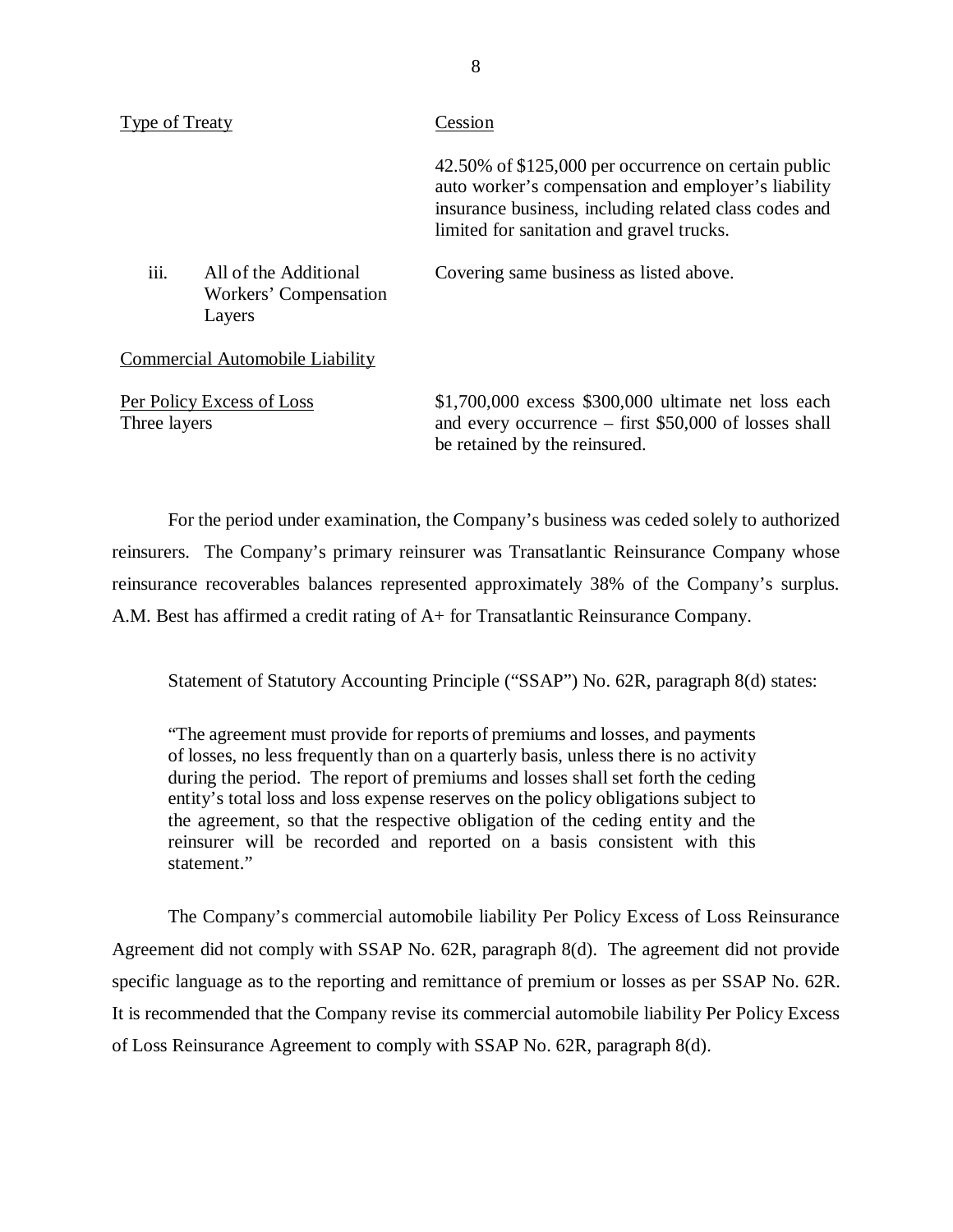<span id="page-10-0"></span>Examination review found that the Schedule F data reported by the Company in its filed annual statement does not accurately reflect its reinsurance transactions with respect to the aging for reinsurance recoverables on paid losses and loss adjustment expenses as illustrated in Schedule F, Part 4 of the annual statement. The Company employs a manual process for the aging of its reinsurance recoverables balances. The process does not provide for the correct and/or proper determination of the past due reinsurance recoverable balances for the Company's excess of loss reinsurance contracts. It is recommended that the Company take the necessary steps to complete Schedule F, Part 4 accurately and in accordance with the NAIC annual statement instructions, to show the proper aging of the reinsurance recoverables balances on the paid losses and loss adjustment expenses.

A review of Schedule F, Part 7 and Part 8 shows that the Company did not complete these schedules. Part 7 accumulates overdue reinsurance balances for "authorized reinsurers". Part 8 calculates the reinsurance penalty for all overdue amounts. No examination change has been made for overdue reinsurance. Nonetheless, it is recommended that the Company complete Schedule F, Parts 7 and 8 in accordance with the NAIC annual statement instructions, to show any necessary penalties for overdue reinsurance recoverable balances with authorized reinsurers.

Management has represented that all material ceded reinsurance agreements transfer both underwriting and timing risk as set forth in SSAP No. 62R. Additionally, examination review indicated that the Company was not a party to any finite reinsurance agreements. All ceded reinsurance agreements were accounted for utilizing reinsurance accounting as set forth in SSAP No. 62R.

During the period covered by this examination, the Company commuted various reinsurance agreements. These commutations were neutral to the Company's surplus position.

## D. Holding Company System

The Company is a member of the Hereford Holding Company, Inc. The Company is a wholly-owned subsidiary of HHC, a non-operating New York holding company, which is ultimately controlled by Neil and Pearl Greenbaum. As of the examination date, Mr. Neil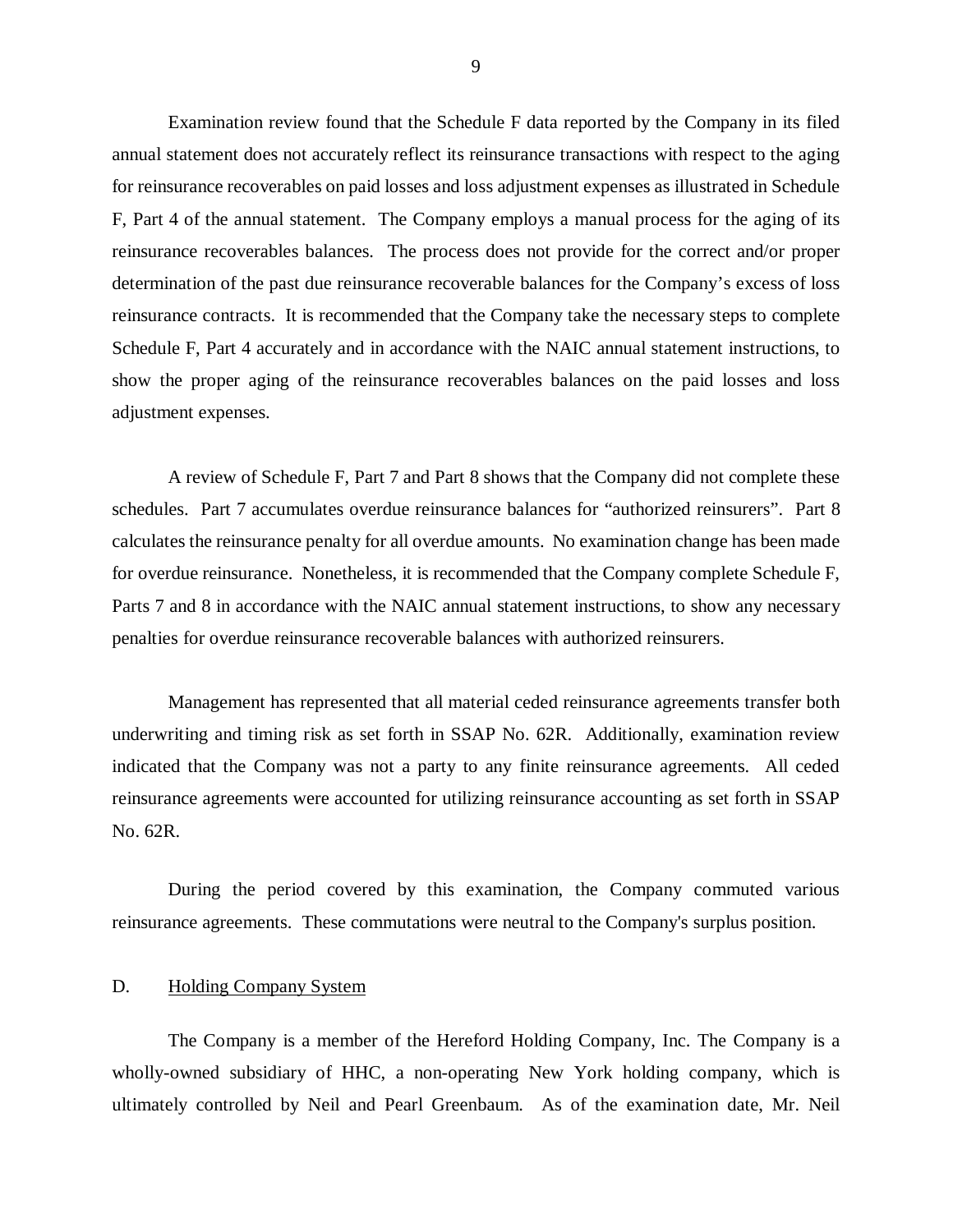Greenbaum, the president of the Company, individually owned 64.12% of HHC's stock. The Company has relationships with other companies within the holding company system and common management with All Taxi Management, Thirty Six O One LLC, Pearland Brokerage, Inc. ("PBI"), and Pearland Insurance Brokerage LLC ("PIB").

During the examination period, HHC created three companies: Hereford Managing Services, LLC; HIC Business Services, LLC, and JAR, LLC. The companies were created to aid in managing Hereford's insurance business. Drivers Insurance Company, a subsidiary of HHC, was placed into liquidation on August 7, 2015 by the New York State Liquidation Bureau.

A review of the Holding Company Registration Statements filed with this Department during the examination period indicated that such filings were complete and were filed in a timely manner pursuant to Article 15 of the New York Insurance Law and Department Regulation 52.

A review of the Controlling Producers Statements (Department Regulation 52-A) filed with the Department indicated that the filing for HIC Business Services, LLC was not submitted to the Department in a timely manner. Pursuant to Part 80-2.2 (C)(2) of New York Regulation 52-A:

"The controlled insurer shall annually, on or before April 1, provide to the superintendent: a report consisting of the following: (i)(a) the amount of premiums on insurance business placed with the controlled insurer by the controlling producer; (b) the amount of commissions, charges or other fees paid by the controlled insurer to the controlling producer during the previous calendar year; and (c) the amounts owed to the controlling producer on the business by line of insurance on the annual statement; and (ii) the percentage that the amounts specified in subparagraph (i) of this paragraph represent of the controlled insurer's net premiums written for each such line of insurance."

The Company filed the controlling producer report for HIC Business Services, LLC on November 13, 2017. It is recommended that the Company file its controlling producer report in a timely manner pursuant to the provisions of Part 80-2.2 (C)(2) of Department Regulation 52-A.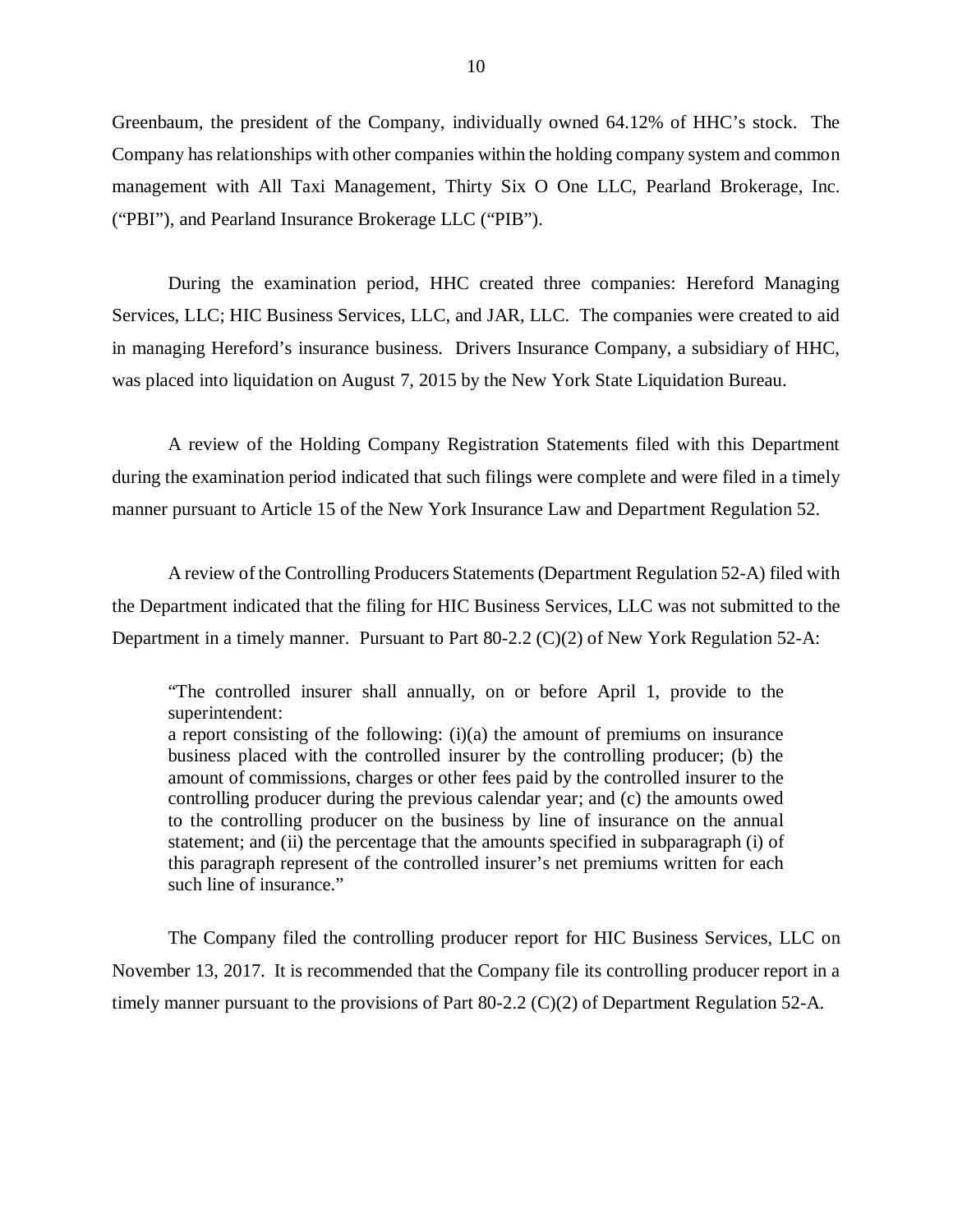The following is a chart of the holding company system at December 31, 2016:



Other entities having common ownership that do business with Hereford Companies are:

PBI: Common Ownership – Neil Greenbaum, Pearl Greenbaum, Barbara Hamill. PBI produces business for Hereford Insurance Company. None of the Hereford Companies has an equity interest in PBI.

PIB: Common Ownership – Neil Greenbaum, Keith Greenbaum, Max Greenbaum. PIB produces business for Hereford Insurance Company. None of the Hereford Companies has an equity interest in PIB.

All Taxi Management: Common Ownership – Neil Greenbaum. All Taxi Management is a taxi management firm. Insurance for individual taxis may be purchased through Pearland Brokerage, Inc. None of the Hereford Companies has an equity interest in All Taxi Management.

Thirty Six O One, LLC: Common Ownership – Neil Greenbaum, Pearl Greenbaum and Barbara Hamill. Thirty Six O One, LLC is the landlord for the space used by the Hereford Companies. None of the Hereford Companies has an equity interest in Thirty Six O One, LLC.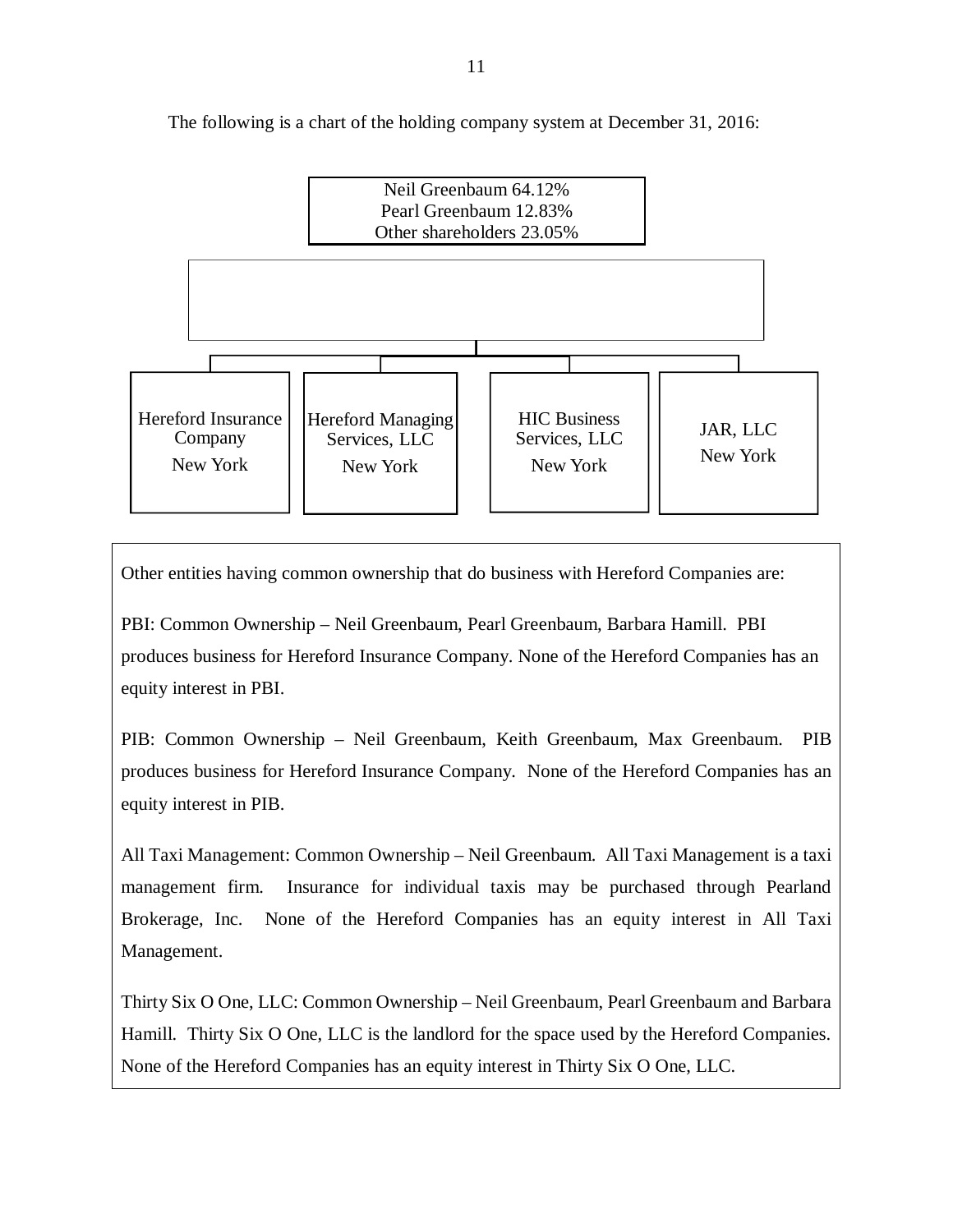#### Holding Company Agreements

At December 31, 2016, the Company was party to the following agreements with other members of its holding company system:

#### Commercial Lease Agreement

Effective April 1, 2007, the Company entered into a lease agreement with Thirty Six O One, LLC. The original agreement provided for a ten-year rental of office and parking space. Effective February 1, 2015, the Company entered into an addendum to the lease agreement for additional office space and extended the original agreement for a 26-month period. This addendum to the lease agreement was filed with the Department pursuant to Section 1505 of the New York Insurance Law and was non-disapproved. The Company paid \$524,797 for rent expense in 2016.

#### Brokerage Agreement

Effective February 12, 1998 and amended June 27, 2003, the Company entered into a Brokerage Agreement with its controlling producer, Pearland Brokerage, Inc. to place business for the Company subject to New York Department Regulation 52-A. This agreement was filed with the Department pursuant to Section 1505 of the New York Insurance Law and was nondisapproved.

The following is a list of agreements with affiliates which did not have a significant or material impact on the Company's expenses as of December 31, 2016:

- Brokerage Agreement with Pearland Insurance Brokerage, LLC
- Brokerage and Management Agreement with HIC Business Services, LLC
- Management Agreement with Hereford Managing Services, LLC

These agreements were all filed with the Department pursuant to Section 1505 of the New York Insurance Law and were non-disapproved.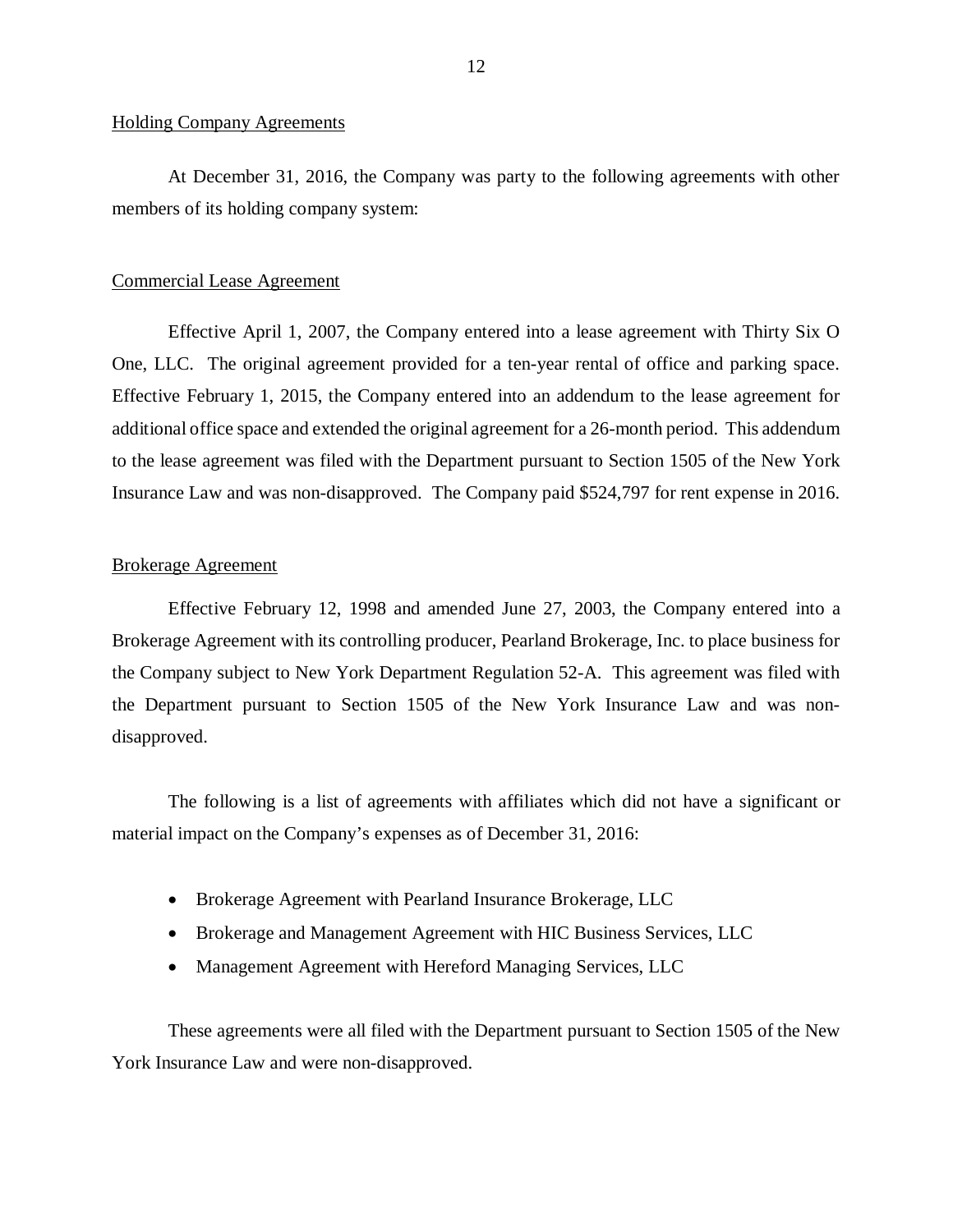## E. Significant Ratios

The Company's operating ratios have been computed as of December 31, 2016, based upon the results of this examination:

| <b>Operating Ratios</b>                        | Result |
|------------------------------------------------|--------|
| Net premiums written to policyholders' surplus | 452%   |
| Adjusted liabilities to liquid assets          | 108%   |
| Two-year overall operating                     | 102%   |

It is noted that all the above ratios fall outside of the benchmark ranges set forth in the Insurance Regulatory Information System of the National Association of Insurance Commissioners ("NAIC"). This is due to the examination adjustment to loss and loss adjustment expenses described in section 4 of this report.

## Underwriting Ratios

The underwriting ratios presented below are on an earned/incurred basis and encompass the four-year period covered by this examination, based upon the results of this examination:

|                                              | Amounts       | Ratio   |
|----------------------------------------------|---------------|---------|
| Losses and loss adjustment expenses incurred | \$220,286,792 | 84.89%  |
| Other underwriting expenses incurred         | 43,093,930    | 16.61   |
| Net underwriting gain (loss)                 | (3,890,073)   | (1.50)  |
| Premiums earned                              | \$259,490,649 | 100.00% |

The Company's reported risk based capital score ("RBC") was 302.1% at December 31, 2016. The RBC is a measure of the minimum amount of capital appropriate for a reporting entity to support its overall business operations in consideration of its size and risk profile. An RBC of 200 or below can result in regulatory action. The examination adjustments to the Company's losses and loss adjustment expense reserves, as described in section 4 of this report, impacted the Company's December 31, 2016 RBC score and brought it below 200. The Company recognized the losses and loss adjustment expense reserves deficiency as of December 31, 2017 and reported an RBC of 297.70%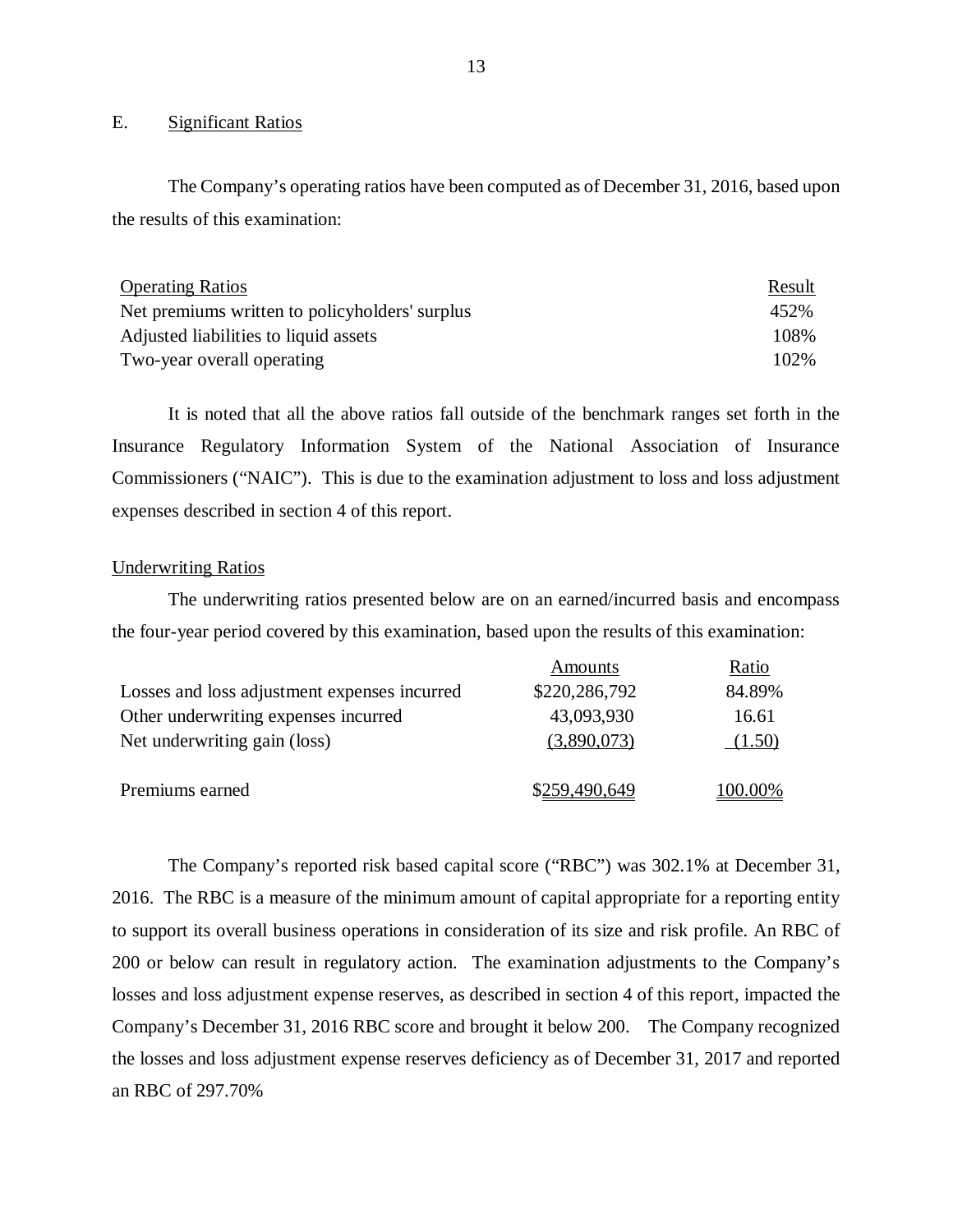# **3. FINANCIAL STATEMENTS**

# A. Balance Sheet

The following shows the assets, liabilities and surplus as regards policyholders as of December 31, 2016 as reported by the Company:

| <b>Assets</b>                                  |               | <b>Assets Not</b> | Net Admitted  |
|------------------------------------------------|---------------|-------------------|---------------|
|                                                | Assets        | Admitted          | <b>Assets</b> |
| <b>Bonds</b>                                   | \$120,698,897 |                   | \$120,698,897 |
| Preferred stocks                               | 499,157       |                   | 499,157       |
| Common stocks                                  | 1,073,667     |                   | 1,073,667     |
| Cash, cash equivalents and short-term          |               |                   |               |
| investments                                    | 16,075,636    |                   | 16,075,636    |
| Investment income due and accrued              | 1,661,488     |                   | 1,661,488     |
| Uncollected premiums and agents' balances in   |               |                   |               |
| the course of collection                       | 8,377,346     | \$1,449,861       | 6,927,485     |
| Deferred premiums, agents' balances and        |               |                   |               |
| installments booked but deferred and not yet   |               |                   |               |
| due                                            | 5,605,861     |                   | 5,605,861     |
| Amounts recoverable from reinsurers            | 12,770,277    |                   | 12,770,277    |
| Net deferred tax asset                         | 3,377,000     | 822,000           | 2,555,000     |
| Electronic data processing equipment and       |               |                   |               |
| software                                       | 214,310       | 214,310           |               |
| Furniture and equipment, including health care |               |                   |               |
| delivery assets                                | 193,439       | 193,439           |               |
| Receivables from parent, subsidiaries and      |               |                   |               |
| affiliates                                     | 5,280,394     |                   | 5,280,394     |
| Other assets                                   | 698,223       | 698,223           |               |
| Leasehold improvements                         | 271,760       | 271,760           | $\Omega$      |
| <b>Total assets</b>                            | \$176,797,455 | \$3,649,593       | \$173,147,862 |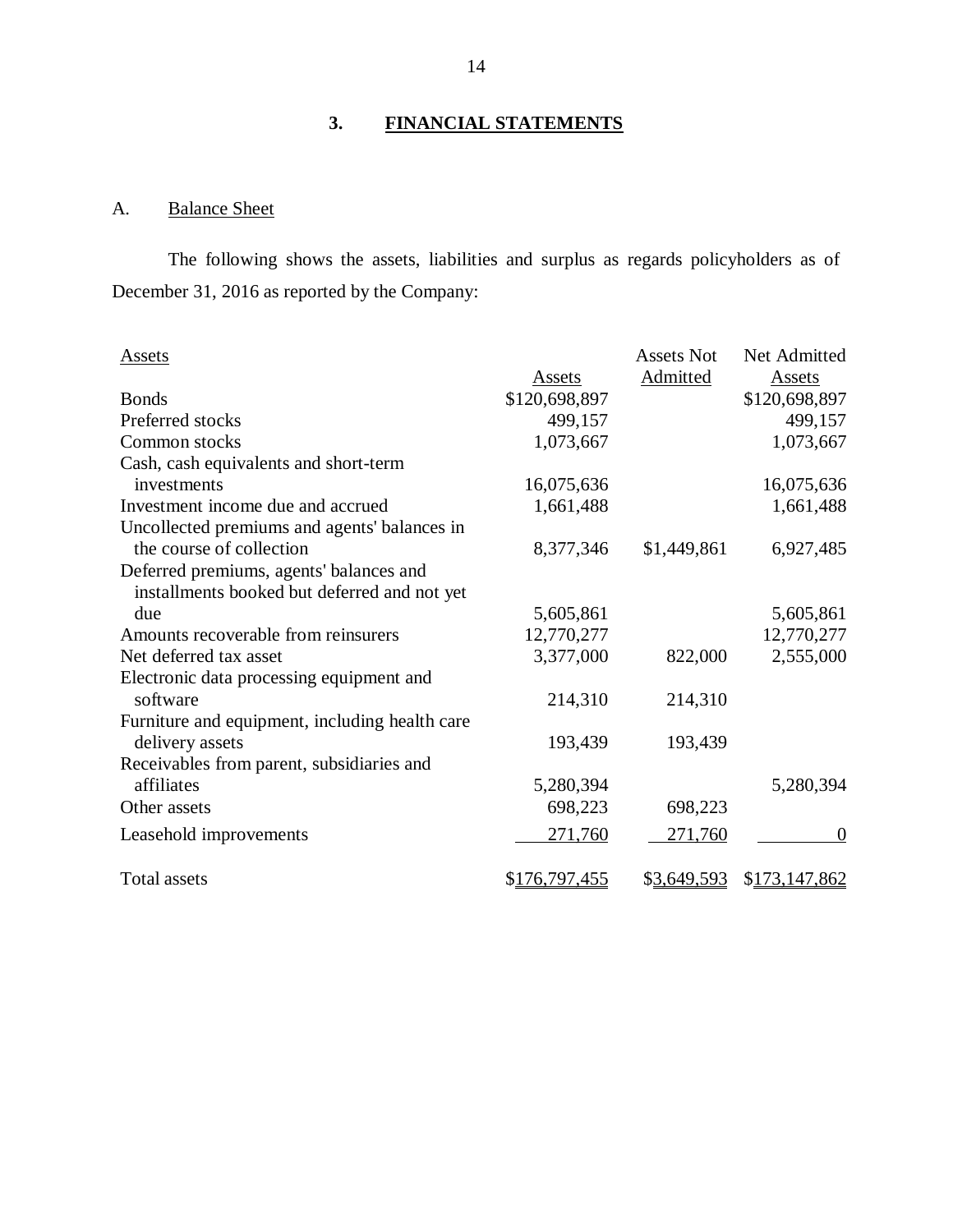# Liabilities, Surplus and Other Funds

| <b>Liabilities</b>                                      |             |               |
|---------------------------------------------------------|-------------|---------------|
| Losses and loss adjustment expenses                     |             | \$100,895,928 |
| Commissions payable, contingent commissions and other   |             |               |
| similar charges                                         |             | 71,294        |
| Other expenses (excluding taxes, licenses and fees)     |             | 1,171,415     |
| Taxes, licenses and fees (excluding federal and foreign |             |               |
| income taxes)                                           |             | 80,510        |
| Current federal and foreign income taxes                |             | 599,707       |
| Unearned premiums                                       |             | 20,163,901    |
| Advance premium                                         |             | 8,135         |
| Ceded reinsurance premiums payable (net of ceding       |             |               |
| commissions)                                            |             | 17,019,315    |
| Amounts withheld or retained by company for account of  |             |               |
| others                                                  |             | 1,802,492     |
| Payable for securities                                  |             | 114,832       |
| Premium deficiency reserves                             |             | 204,182       |
| <b>Total liabilities</b>                                |             | \$142,131,711 |
|                                                         |             |               |
| <b>Surplus and Other Funds</b>                          |             |               |
| Common capital stock                                    | \$2,100,000 |               |
| Gross paid in and contributed surplus                   | 725,200     |               |
| Unassigned funds (surplus)                              | 28,190,951  |               |
| Surplus as regards policyholders                        |             | 31,016,151    |
| Total liabilities, surplus and other funds              |             | \$173,147,862 |

Note: The Internal Revenue Service has not examined the Company's Federal Income Tax returns during the audit period. Although tax years 2014-2017 remain open for examination by the Internal Revenue Service under the statute of limitations, the Company has not been notified of any pending examination. The Company is not aware of any potential exposure to any tax assessment and no liability has been established relative to such contingency.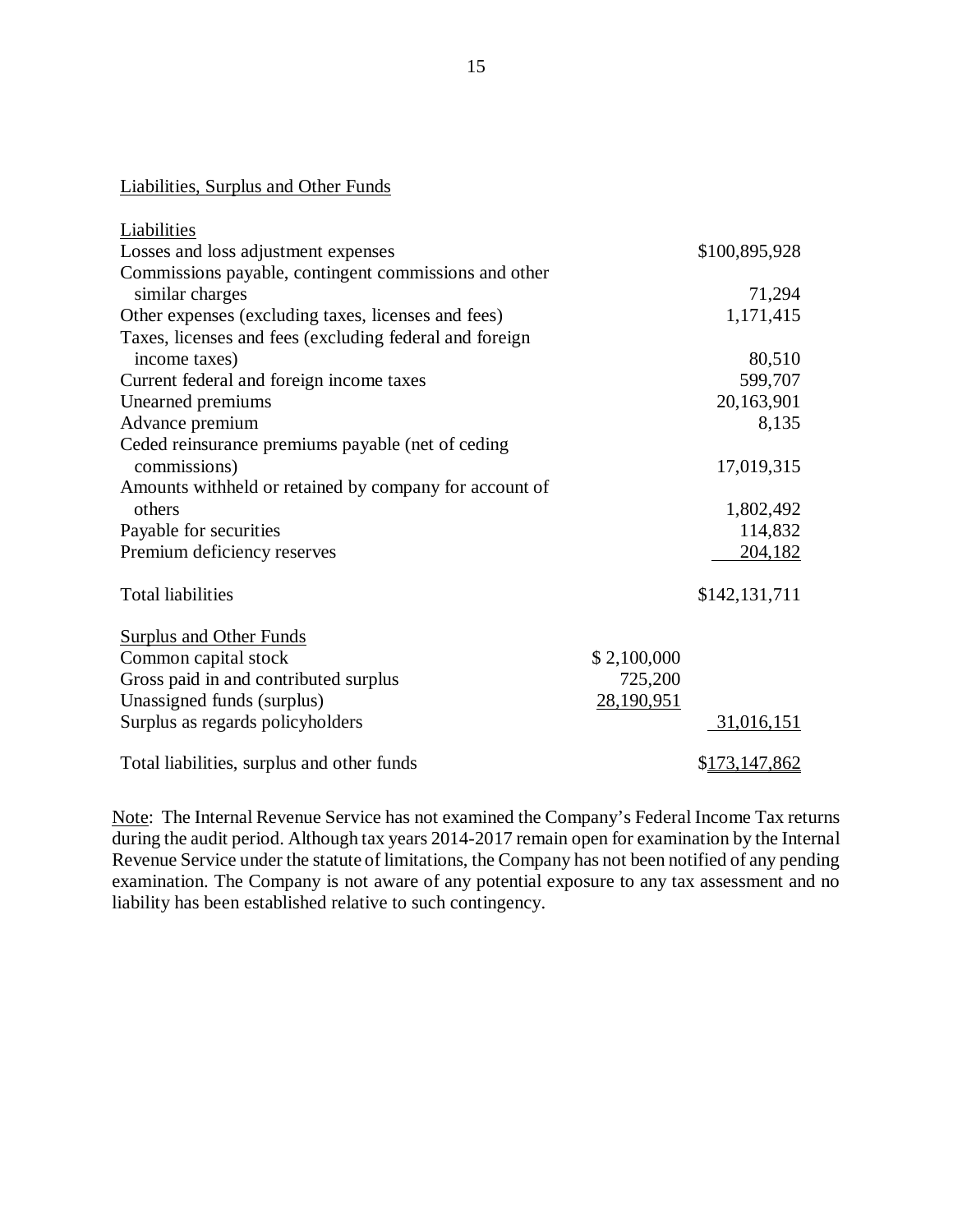# B. Statement of Income

The net income for the examination period as reported by the Company was \$9,309,594 as detailed below:

| <b>Underwriting Income</b>                                                                                                                                              |                                         |                              |
|-------------------------------------------------------------------------------------------------------------------------------------------------------------------------|-----------------------------------------|------------------------------|
| Premiums earned                                                                                                                                                         |                                         | \$259,490,649                |
| Deductions:<br>Losses and loss adjustment expenses incurred<br>Other underwriting expenses incurred<br>Total underwriting deductions<br>Net underwriting gain or (loss) | \$225,843,792<br>43,093,930             | 268,937,722<br>\$(9,447,073) |
| <b>Investment Income</b>                                                                                                                                                |                                         |                              |
| Net investment income earned<br>Net realized capital gain                                                                                                               | \$11,785,625<br>1,656,762               |                              |
| Net investment gain or (loss)                                                                                                                                           |                                         | 13,442,387                   |
| Other Income                                                                                                                                                            |                                         |                              |
| Net gain or (loss) from agents' or premium balances<br>charged off<br>Finance and service charges not included in<br>premiums<br>Miscellaneous income                   | 421,008<br>\$<br>5,568,601<br>2,071,544 |                              |
| Total other income                                                                                                                                                      |                                         | 8,061,153                    |
| Net income before dividends to policyholders, and<br>before federal income taxes<br>Dividends to policyholders                                                          |                                         | \$12,056,467<br>1,473,616    |
| Net income, after dividends to policyholders, and<br>before federal income taxes<br>Federal income taxes incurred                                                       |                                         | \$10,582,851<br>1,273,257    |
| Net income                                                                                                                                                              |                                         | \$9,309,594                  |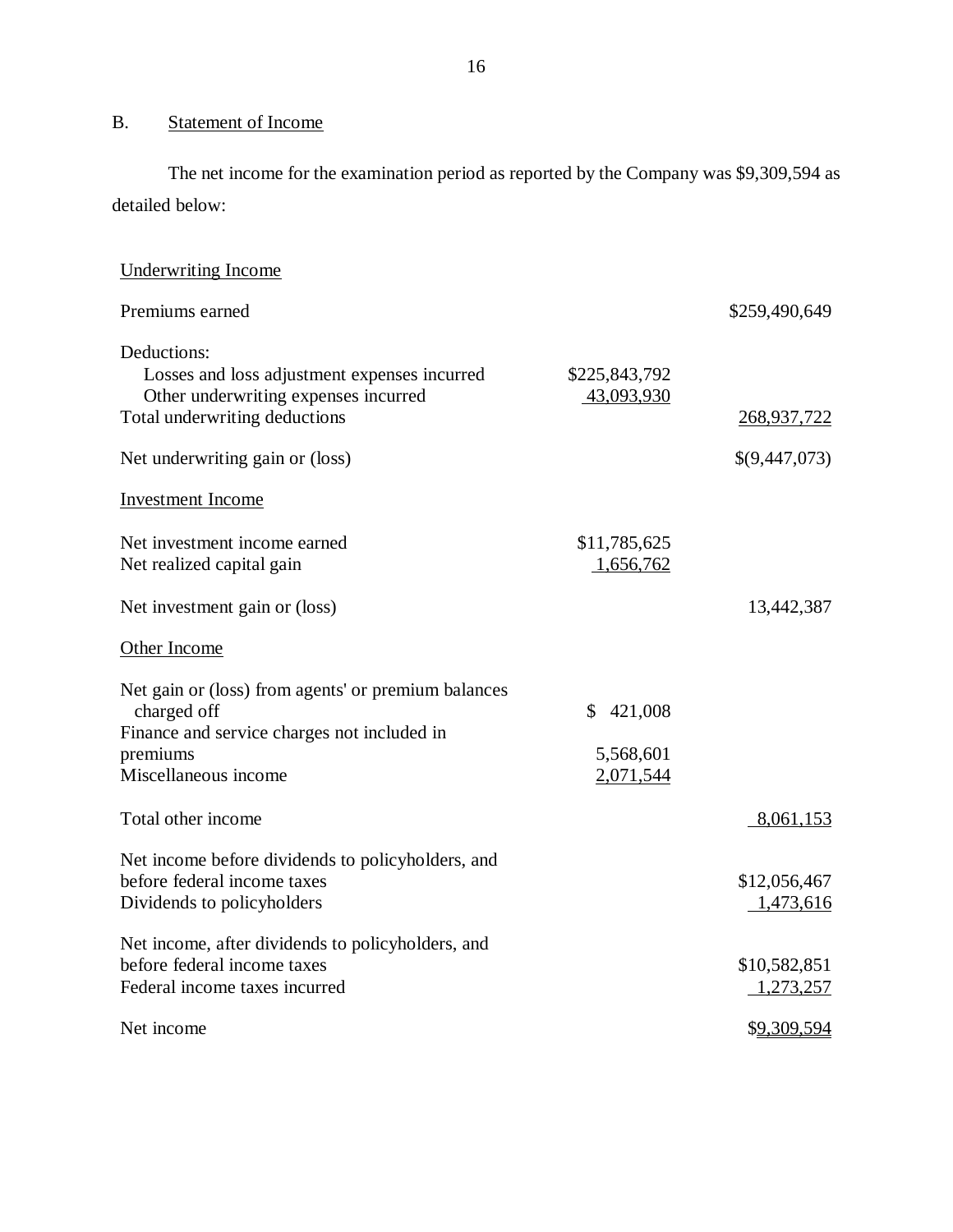# C. Capital and Surplus

Surplus as regards policyholders increased \$6,884,096 during the four-year examination period January 1, 2013 through December 31, 2016 as reported by the Company, detailed as follows:

# Surplus as regards policyholders as reported by the Company as of December 31,  $2012$  \$24,132,055

|                                                                      | Gains in<br><b>Surplus</b> | Losses in<br><b>Surplus</b> |              |
|----------------------------------------------------------------------|----------------------------|-----------------------------|--------------|
| Net income                                                           | \$9,309,594                |                             |              |
| Net unrealized capital gains or losses                               | 195,657                    |                             |              |
| Change in net deferred income tax                                    | 5,000                      |                             |              |
| Change in non-admitted assets<br>Change in provision for reinsurance |                            | \$1,566,155                 |              |
| Capital changes paid in                                              | 1,100,000                  |                             |              |
| Surplus adjustments paid in                                          | 16,000                     |                             |              |
| Dividends to stockholders                                            |                            | 1,600,000                   |              |
| Prior period tax adjustment                                          | $\overline{0}$             | 576,000                     |              |
| Total gains and losses                                               | \$10,626,251               | \$3,742,155                 |              |
| Net increase (decrease) in surplus                                   |                            |                             | 6,884,096    |
| Surplus as regards policyholders per                                 |                            |                             |              |
| Company as of December 31, 2016                                      |                            |                             | \$31,016,151 |

The Company increased its authorized stock shares outstanding from 1,000,000 to 2,100,000 in 2013. The Department approved the capital increase on August 23, 2013 pursuant to Section 1206 of the New York Insurance Law.

As of December 31, 2016, the Company's paid in capital was \$2,100,000 consisting of 2,100,000 of \$1.00 par value per share common stock. Gross paid in and contributed surplus was \$725,200.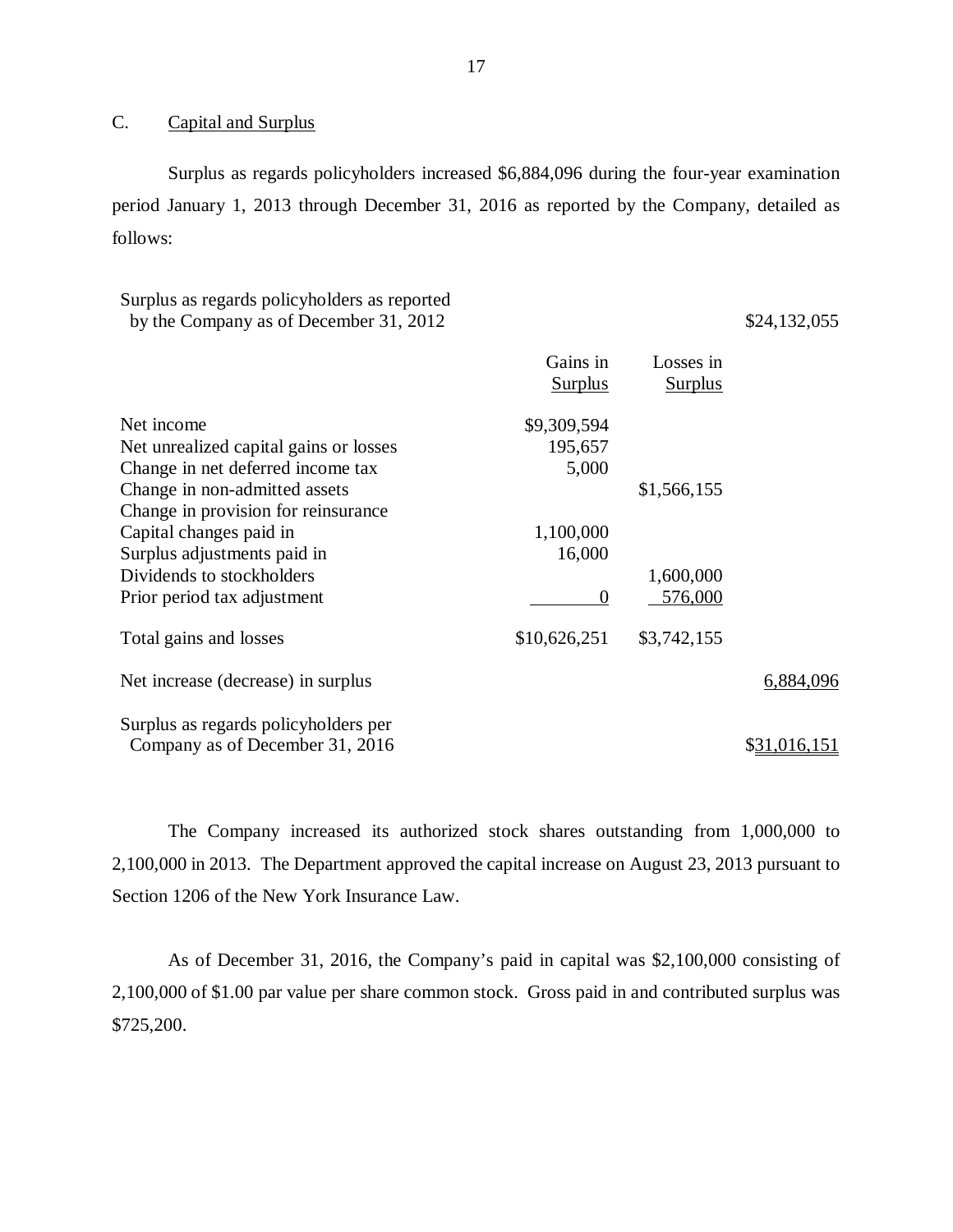Gross paid in and contributed surplus increased by \$16,000 during the examination period, is follows:

| Year | Description                                     | Amount    |
|------|-------------------------------------------------|-----------|
| 2012 | Beginning gross paid in and contributed surplus | \$709,200 |
| 2013 | Surplus contribution                            | 16,000    |
| 2016 | Ending gross paid in and contributed surplus    | \$725,200 |

# D. Analysis of Changes to Surplus

| Surplus as regards policyholders as of<br>December 31, 2016, as reported by the<br>Company                     | Surplus<br>Increase   | Surplus<br>Decrease     | \$31,016,151 |
|----------------------------------------------------------------------------------------------------------------|-----------------------|-------------------------|--------------|
| Deferred tax asset non-admitted per SSAP<br>No. 101<br>Losses and loss adjustment expense reserves<br>increase | \$0<br>$\overline{0}$ | \$524,394<br>14,493,000 |              |
| Total increase and decreases                                                                                   | $\overline{0}$        | 15,017,394              |              |
| Net increase (decrease) in surplus                                                                             |                       |                         | (15,017,394) |
| Surplus as regards policyholders as of<br>December 31, 2016, after examination<br>adjustments                  |                       |                         | \$15,998,757 |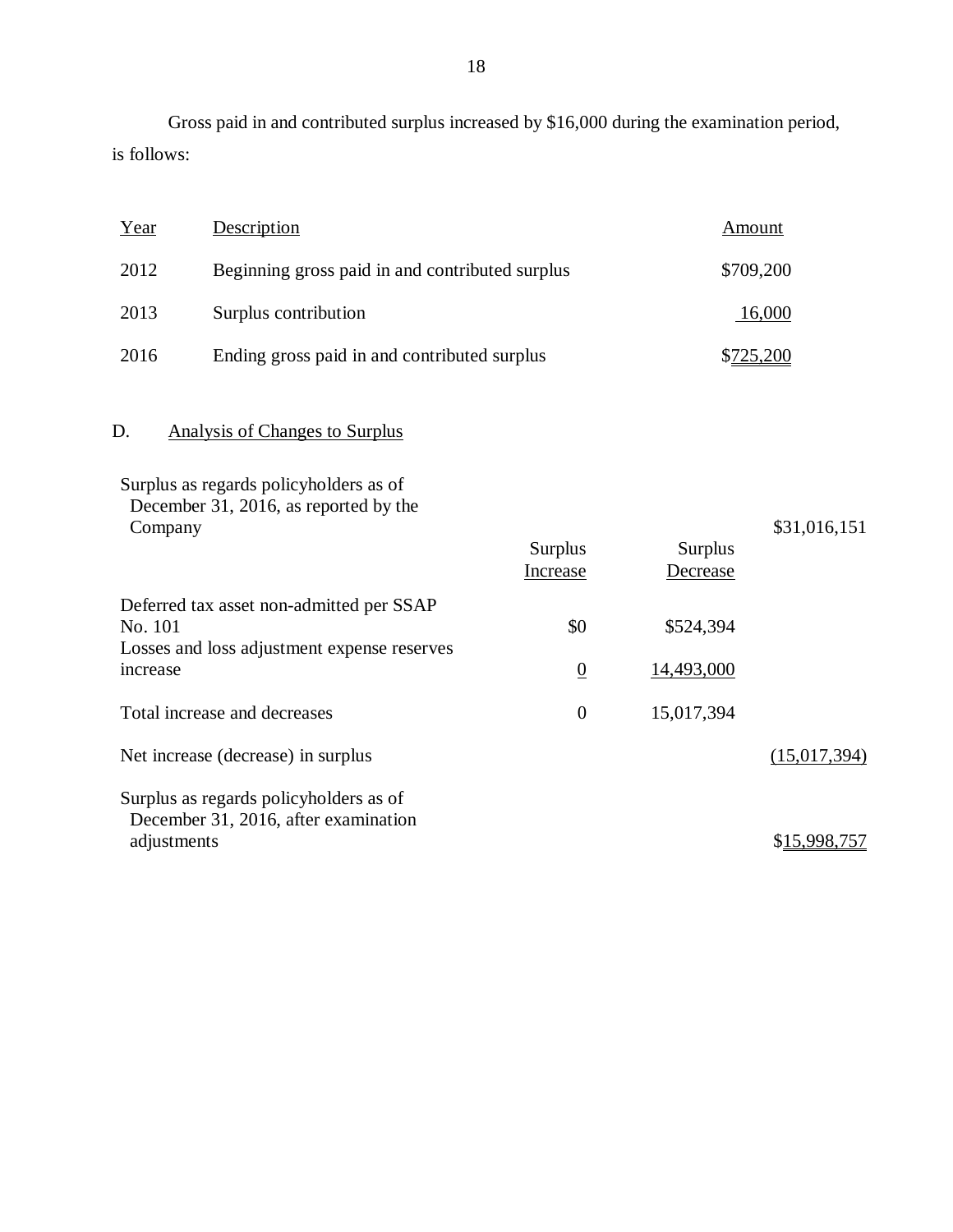# E. Analysis of Changes to Income

| Net income for the examination period,<br>as reported by the Company               | Income<br>Increase | Income<br>Decrease | \$9,309,594 |
|------------------------------------------------------------------------------------|--------------------|--------------------|-------------|
| Reversal of 12/31/2012 loss and loss<br>adjustment expense adjustment              | \$20,050,000       | \$<br>$\theta$     |             |
| Examination change in losses and loss<br>adjustment expense reserves               | $\overline{0}$     | 14,493,000         |             |
| Prior period adjustment of federal income<br>tax expense reflected through surplus | $\Omega$           | 576,000            |             |
| Total increase and decreases                                                       | \$20,050,000       | \$15,069,000       |             |
| Net increase (decrease) in income                                                  |                    |                    | 4,981,000   |
| Net income (loss) per report on<br>examination                                     |                    |                    | \$14,290.   |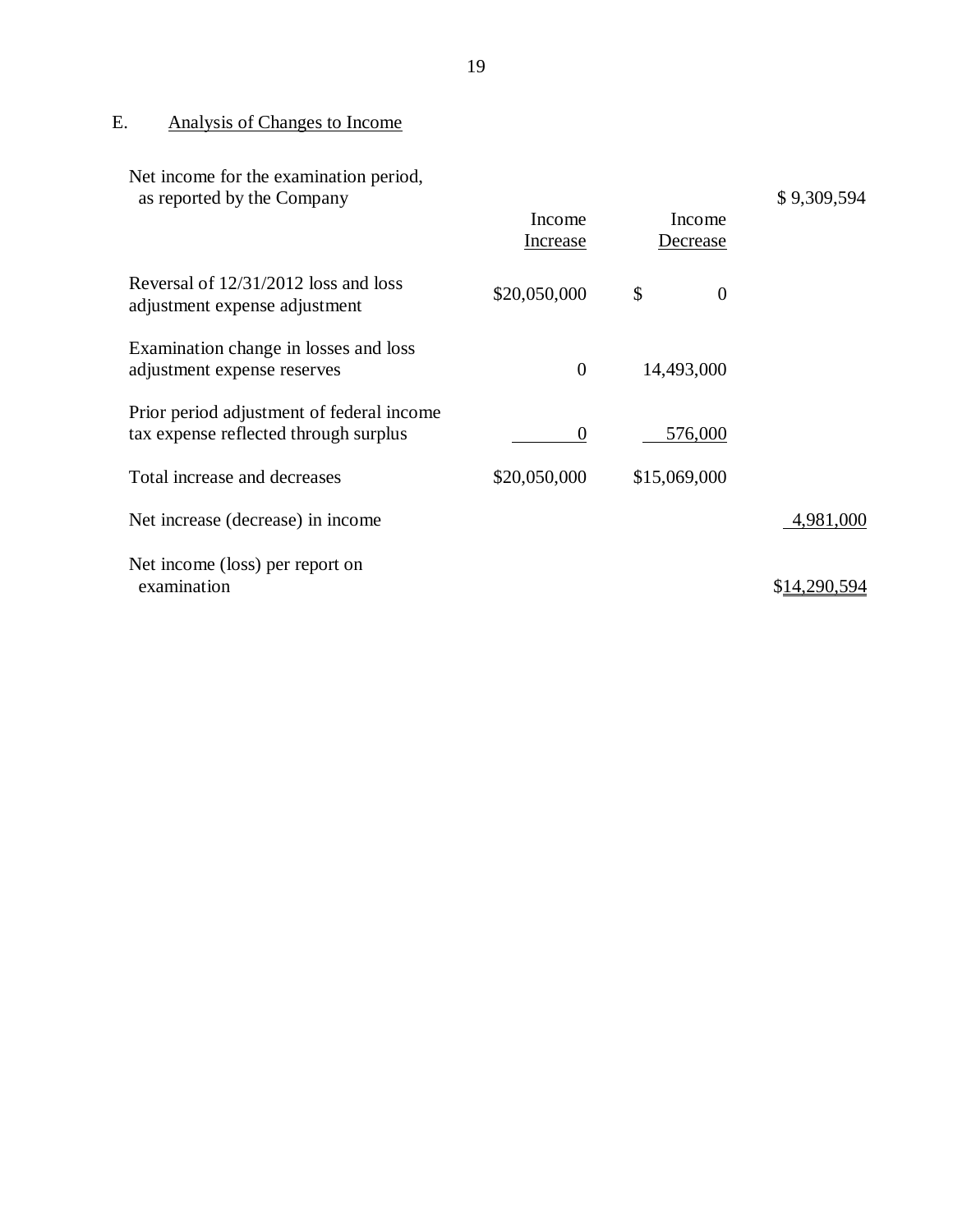#### **4. LOSSES AND LOSS ADJUSTMENT EXPENSES**

<span id="page-21-0"></span>The examination liability for the captioned items of \$115,388,928 is \$14,493,000 more than the \$100,895,928 reported by the Company in its filed annual statement as of December 31, 2016. The examination change is incorporated in Section 3D - Analysis of Changes to Surplus and Section 3E - Analysis of Changes to Income. The examination analysis of the loss and loss adjustment expense reserves was conducted in accordance with generally accepted actuarial principles and statutory accounting principles, including the NAIC Accounting Practices & Procedures Manual, SSAP No. 55.

By virtue of the Company's one-year runoff for accident years 2016 and prior, as reported by the Company in its filed December 31, 2017 annual statement, the Company has recognized the loss and loss adjustment expense reserves deficiency of \$14,493,000. Since the Department recommends a reserve increase equal to the Company's runoff and the Company has already acknowledged its runoff deficiency in its December 31, 2017 annual statement, no further changes to the Company's financial statements are required.

Going forward, it is recommended that the Company maintain adequate reserves pursuant to the provisions of Section 1303 of the New York Insurance Law and paragraph 10 of SSAP No. 55.

It is further recommended that the Company take the following steps to improve its loss and loss adjustment expense reserves projections:

- i) Enhance its loss ratio selections by year approach to be more quantitative and supportive and allocate its loss reserve liabilities accurately by accident year;
- ii) Review and update the formula currently in place that determines the appropriate allocation of the portion of defense and cost containment ("DCC") which comprises claims department and other related expenses between current and prior accident years; and,
- iii) Establish a manual reconciliation process to ensure the proper reconciliation of the U&I exhibits to Schedule P, Part 3 for net paid expenses.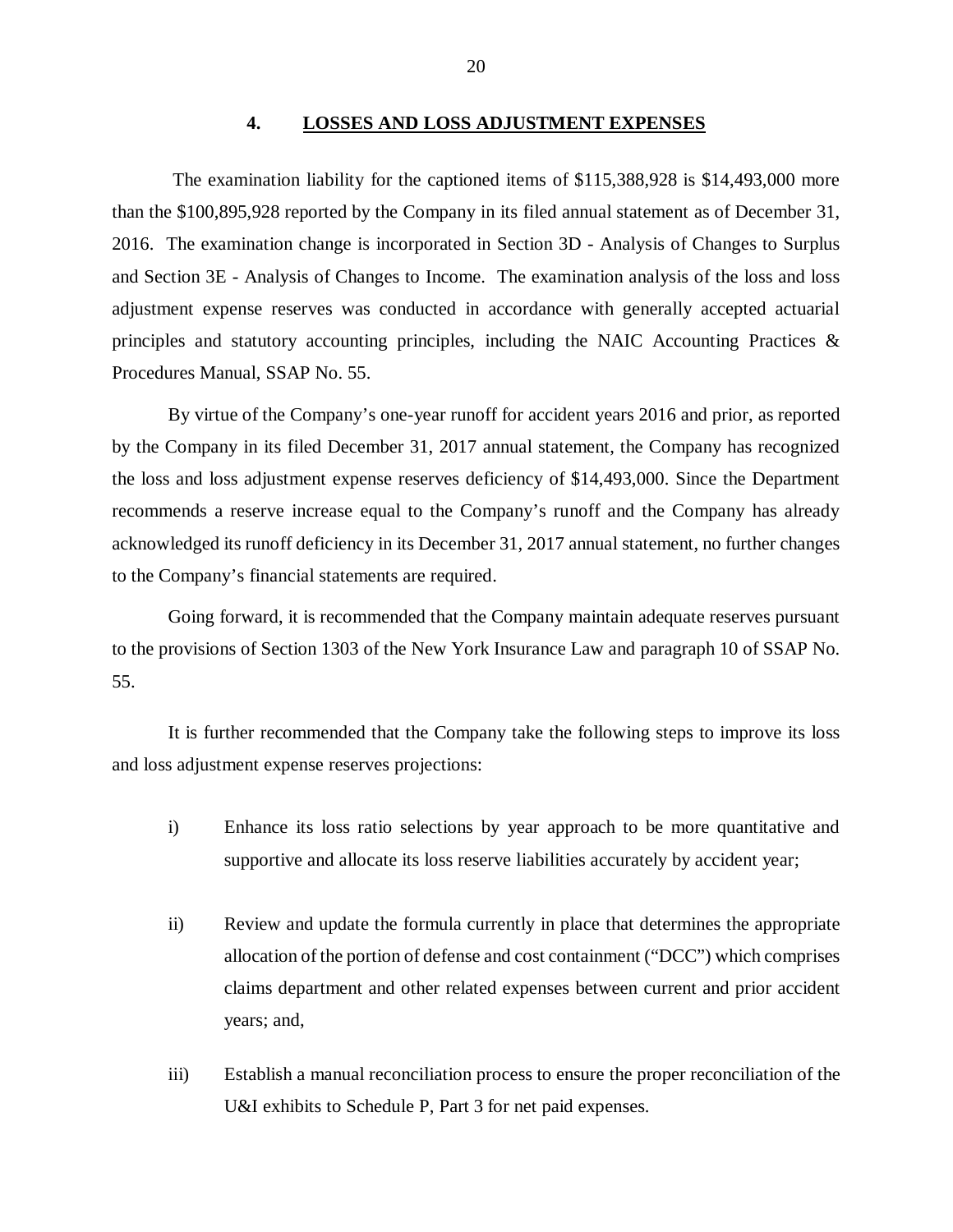# **5. NET DEFERRED TAX ASSET**

The examination asset for the captioned item of \$2,030,606 is \$524,394 less than the \$2,555,000 reported by the Company in its December 31, 2016 filed annual statement.

Pursuant to paragraph 11(b) of SSAP No. 101, a reporting entity with risk based capital lower than two hundred percent should not admit certain components of the net deferred tax asset. The Company's RBC fell below 200% at December 31,2016 due to examination changes. (See Section 2E of this report.)

## **6. COMPLIANCE WITH PRIOR REPORT ON EXAMINATION**

The prior report on examination contained two recommendations as follows (page numbers refer to the prior report):

# ITEM PAGE NO.

## A. Agents' balances

It was recommended that the Company create and implement an aging report that would include the uncollected premium balances and not just the ones that are related to its workers' compensation business. 10

The Company has complied with this recommendation.

#### B. Classification of loss adjustment expenses

It was recommended that the Company correctly classify its in-house legal department defense expenses as DCC and its general claims department overhead expenses as A&O, pursuant to the provisions of SSAP No. 55. 15

The Company has complied with this recommendation.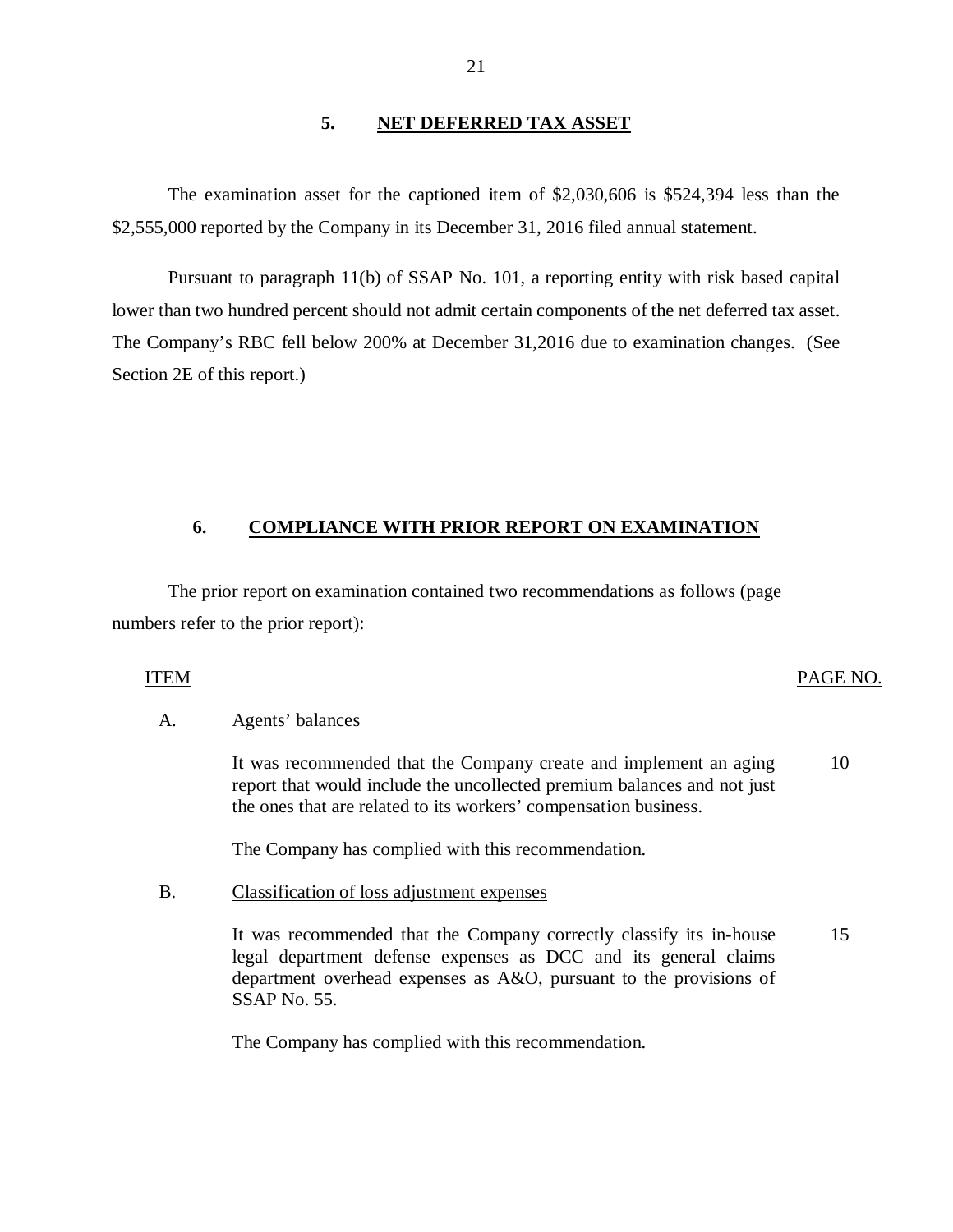# **7. SUMMARY OF COMMENTS AND RECOMMENDATIONS**

# ITEM

PAGE NO.

#### A. Corporate governance

- i. It is recommended that the Company comply with Article III, Section 10 4 of its by-laws and have at least three board meetings during each calendar year following the regularly scheduled annual meeting.
- ii. It is recommended that the Company comply with Article 7, Section A of 5 its Amended and Restated Declaration and Charter and Article II, Section 2 of its by-laws and consistently hold its annual shareholders' meeting on the last Thursday of July each year.
- iii. It is recommended that the Company comply with Article III, Section 13 5 of its by-laws and have a minimum membership of three directors on its audit committee.

#### B. Reinsurance

- i. It is recommended that the Company revise its commercial automobile 8 liability Per Policy Excess of Loss Reinsurance Agreement to comply with SSAP No. 62R, paragraph 8(d).
- ii. It is recommended that the Company take the necessary steps to complete 9 Schedule F, Part 4 accurately and in accordance with the NAIC Annual Statement Instructions, to reflect the proper aging of the reinsurance recoverables balances for the paid losses and loss adjustment expenses.
- iii. It is recommended that the Company complete Schedule  $F$ , Parts  $7$  and  $8$  9 to show any necessary penalties for the overdue reinsurance recoverable balances with authorized reinsurers as required by the NAIC Annual Statement Instructions.

#### C. Holding company system

It is recommended that the Company file its controlling producer report 10 in a timely manner pursuant to the provisions of Part 80-2.2 of Department Regulation 52-A.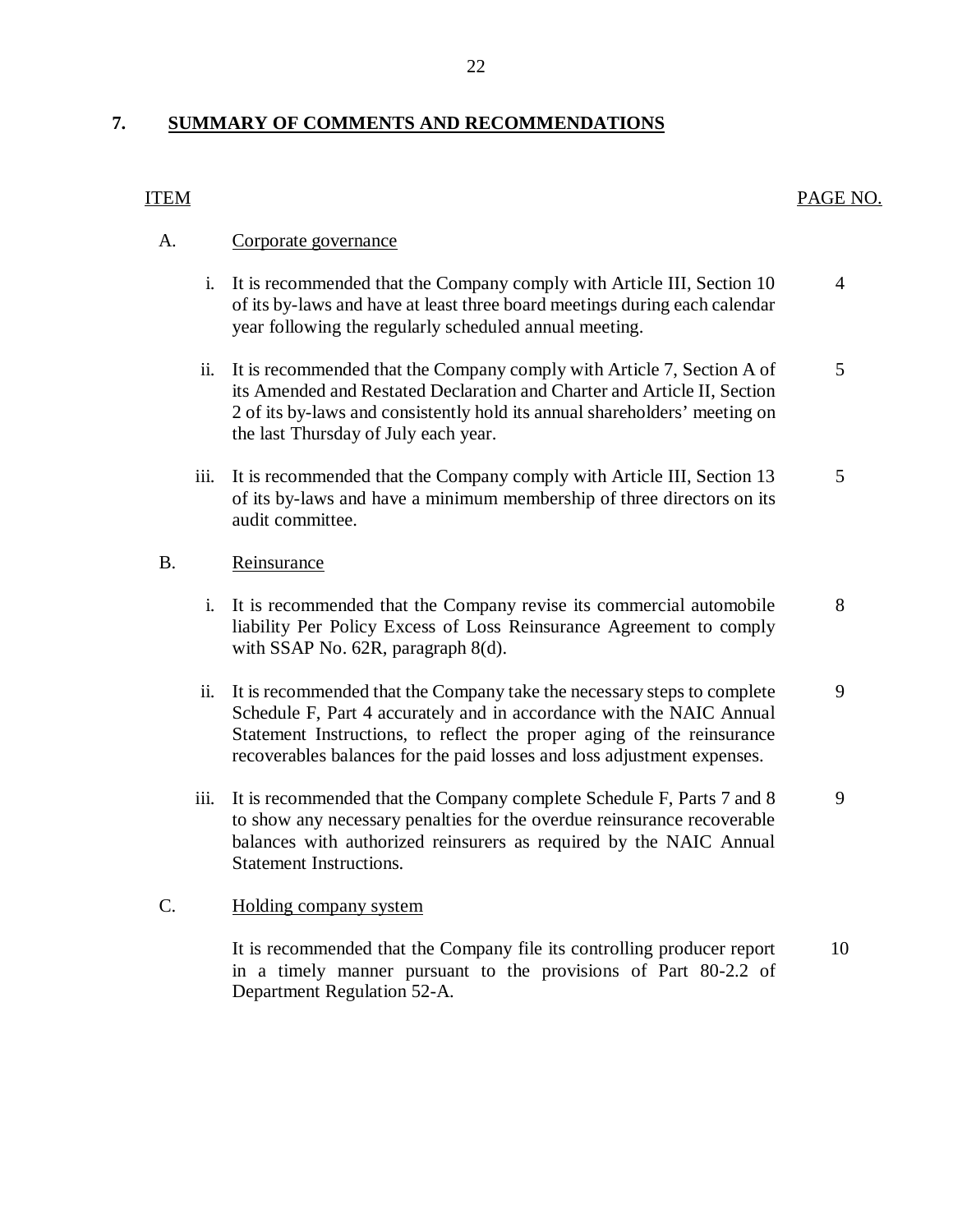# D. Losses and loss adjustment expenses

- i. It is recommended that the Company maintain adequate reserves pursuant to the provisions of Section 1303 of the New York Insurance Law and paragraph 10 of SSAP No. 55. 20
- ii. It is recommended that the Company enhance its loss ratio selections by year approach to be more quantitative and supportive and allocate its loss reserve liabilities accurately by accident year. 20
- iii. It is recommended that the Company review its formula to determine the appropriate allocation of the portion of DCC which comprises claims department and other related expenses between current and prior accident years. 20
- iv. It is recommended that the Company put in place a manual reconciliation process to ensure the proper reconciliation of the U&I exhibits and Schedule P, Part 3 for net paid expenses. 20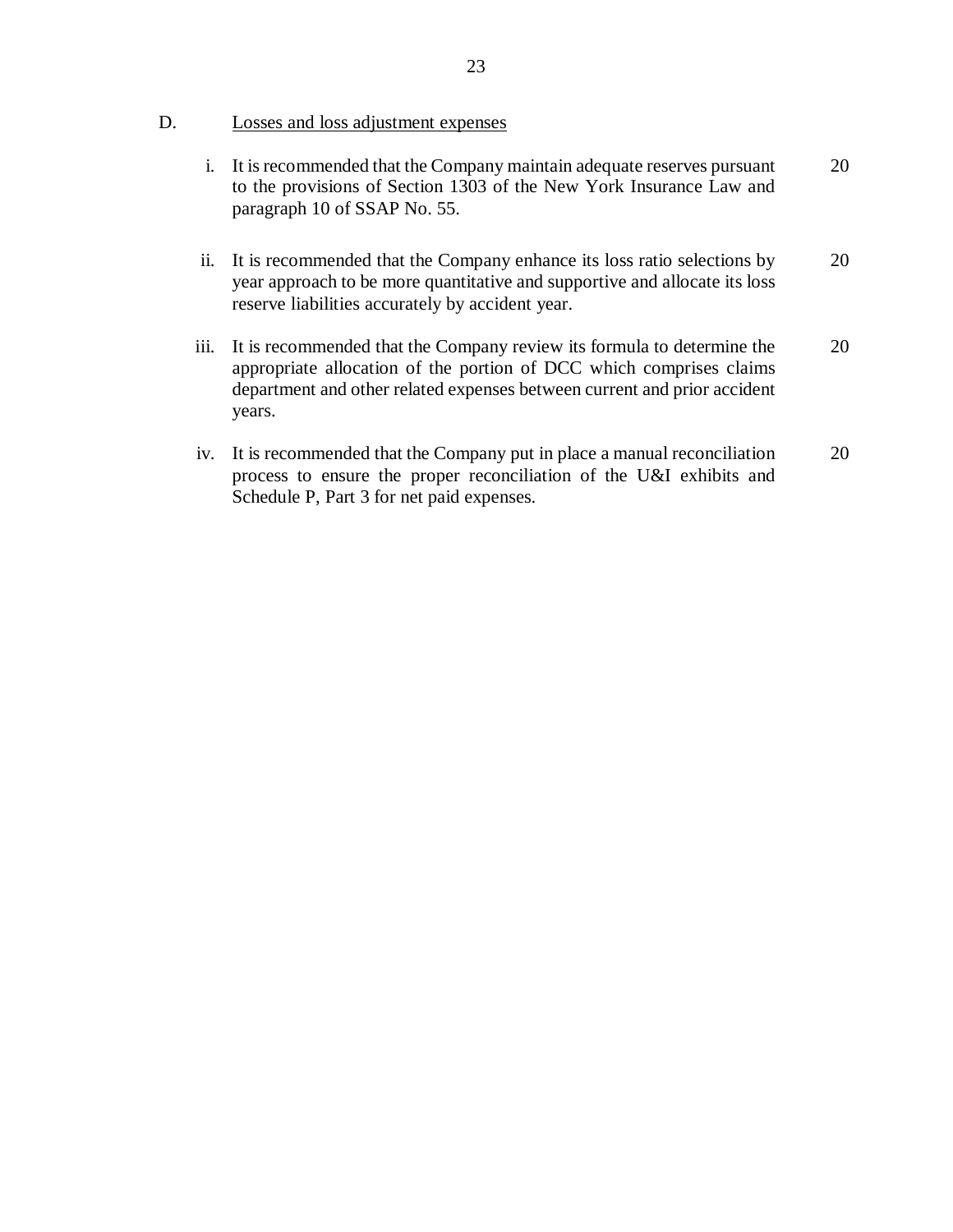Respectfully submitted,

Veronica Duncan Black Senior Insurance Examiner

STATE OF NEW YORK ) )ss: COUNTY OF NEW YORK )

Veronica Duncan Black being duly sworn, deposes and says that the foregoing report, subscribed by her, is true to the best of her knowledge and belief.

Veronica Duncan Black

Subscribed and sworn to before me

this  $\frac{day \text{ of } (x,y) \text{ of } (x,y) \text{ of } (x,y) \text{ of } (x,y) \text{ of } (x,y)$